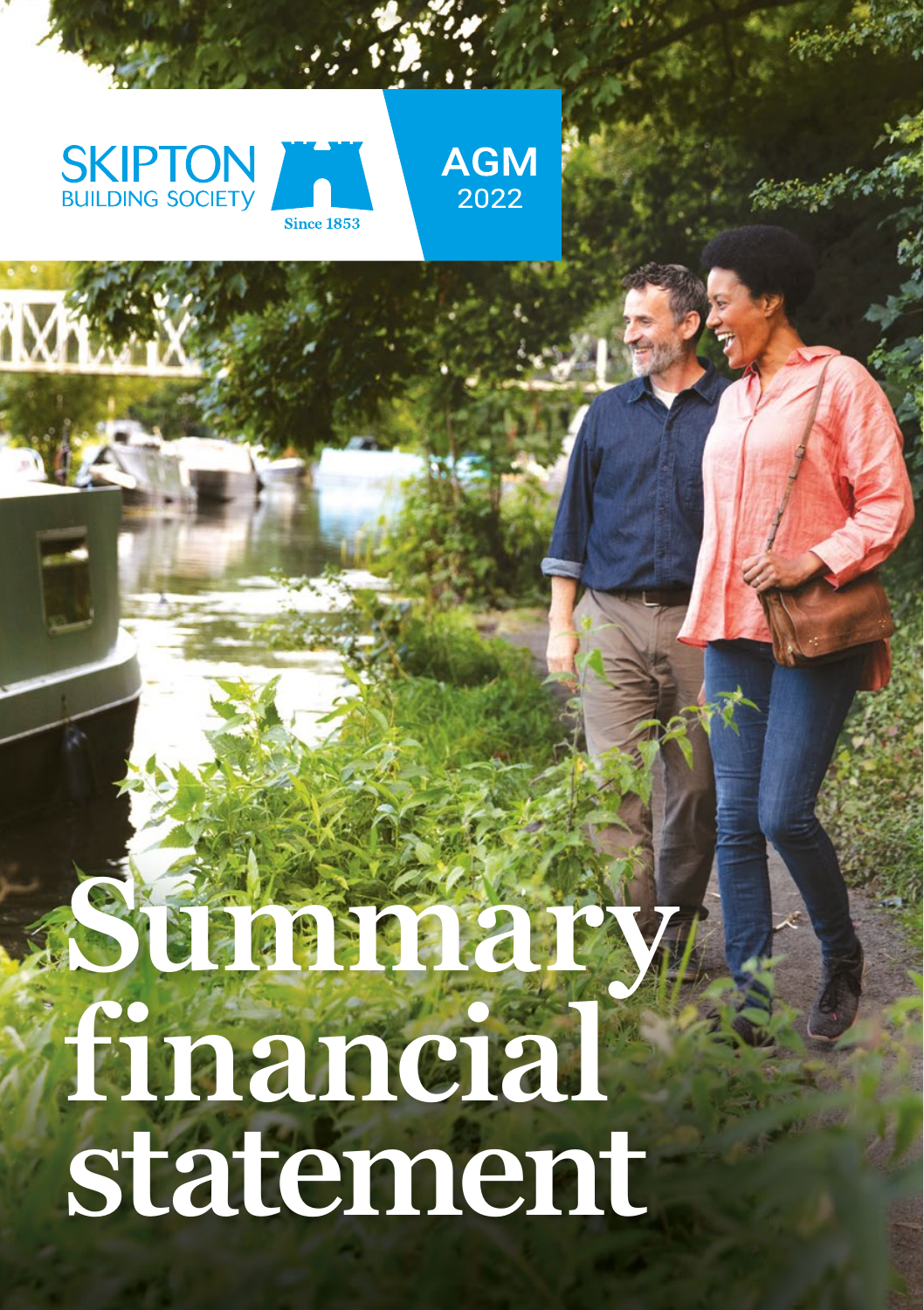This financial statement is a summary of information from the audited Annual Report and Accounts, the Directors' Report and Annual Business Statement, all of which are available to members and depositors online at **[skipton.co.uk/financialresults](http://www.skipton.co.uk/financialresults)** from 18 March 2022 or on request from 31 March 2022 by emailing **[annualaccountsrequest@skipton.co.uk](http://www.annualaccountsrequest@skipton.co.uk)**, or by arrangement from Skipton branches.

### Summary Directors' Report

It is incredibly pleasing to report record profits. These results are testament to the strength of the Skipton Group business model, high colleague engagement, a strong culture, and our ability to move at pace in spotting and seizing opportunities for the benefit of our customers and our purpose-driven organisation. Coupled with this has been growing economic confidence, together with an incredibly hot housing market during late 2020 into 2021.

The Society, whose membership rose to 1,082,997, has seen Group profit before tax (PBT) increase by 129% to £271.8m (2020: £118.8m), and underlying Group PBT increase from £124.0m to £233.4m. This has been driven by an improving economy and the continued success of Skipton's Group strategy, delivering on mortgage and savings customers' needs, whilst growing its membership, meaning more members experience the excellent service we provide. The Mortgages and Savings division reported underlying PBT of £165.3m (2020: £67.3m) and the Estate Agency division reported underlying PBT of £78.9m (2020: £55.1m). The results present a significant improvement from 12 months ago, when despite reporting good profits, our results were a clear indication of the challenging times the UK faced in the midst of a global pandemic. As a building society, our consistency in always making decisions based on the long-term best interests of the business and our members, not shareholders, has seen us successfully prepare for and navigate those challenges. And it's exciting that we can utilise these profits to invest in activities that align to our ambitions and further

strengthen experiences for both customers and our colleagues.

### Performance highlights in 2021 include:

In the year that the Society marked 25 years of owning its estate agency business, Connells completed the acquisition of Countrywide plc, creating the UK's largest estate agency by far. The combined Connells group delivered dividends totalling £60.0m to the Society, improving its financial strength further, and during 2021 has already repaid £124.8m of the £253.0m which was loaned to Connells as part of the acquisition of Countrywide.

The strong housing market, supported by low interest rates and competitive mortgage products, boosted by Stamp Duty Land Tax (SDLT) relief, has driven increased sales across the enlarged Connells group, and led to record mortgage completions by the Society in excess of £5bn, including record lending to first time buyers. This robust performance has seen Skipton achieve a mortgage portfolio of over £23bn and lending that accounts for 2.0% of the growth in the UK residential mortgage market compared to the Society's 1.4% share of UK residential mortgage balances (Source: Bank of England statistics, 'Lending secured on dwellings' for the 12 months to 31 December 2021). Other key highlights include:

- We provided 30,282 mortgages in the year, including 7,893 to first time buyers;
- Mortgage arrears continue to be low, at almost a quarter of the industry average (0.83% - Source: UK Finance industry arrears data (residential mortgages in arrears by more than three months) as at 31 December 2021), with only 0.22% of residential mortgages in arrears by three months or more; and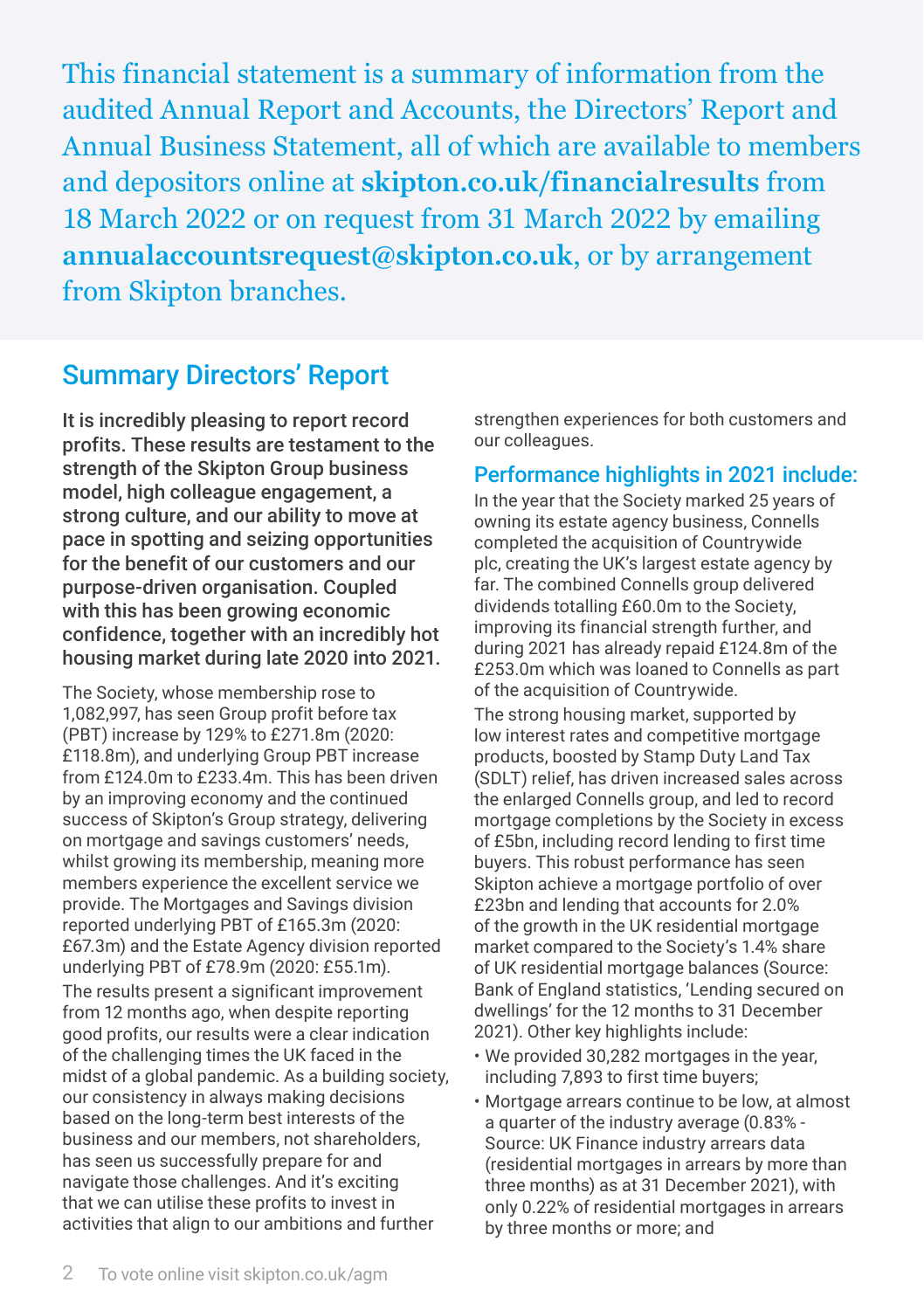• Connells PBT increased by £59.5m to £111.3m, with the business seeing property exchanges 175% higher than 2020 (50% higher on a likefor-like basis excluding exchanges recorded by Countrywide) and buyer registrations up 38% on 2020 on a like-for-like basis. However, shortage of stock remains an industry issue.

The Society grew its savings balances by over £1bn to £19.8bn, while continuing to pay savers well ahead of market average rates. Despite the prevailing low interest rate environment, in the year Skipton paid an average savings rate of 0.65% to savers, 0.37% above the market average (Source: CACI Current Account & Savings Database, Stock). In aggregate, this equates to an extra £70m in our customers' pockets compared to market averages. And as one of the UK's largest provider of cash Lifetime ISAs, with over 156,000 customers and total balances of over £1bn, Skipton's LISA customers also received over £76m in government bonuses towards their first homes or retirement. Other savings results include:

- The growth in the Society's savings balances accounted for 0.9% of the growth in the UK deposit savings market, compared to Skipton's 1.0% market share of savings balances (Source: Bank of England statistics, 'UK deposits from households' for the 12 months to 31 December 2021); and
- Skipton's exclusive member regular saver account, paying 3.5%, was taken up by over 44,000 members.

Skipton's people remain its greatest asset, with highly engaged colleagues (85% colleague engagement) driving the year's record performance. Skipton has maintained its Investors in People platinum status accreditation, the highest accolade that can be achieved, since 2017. The Society's position as an employer of choice was strengthened further in 2021 too when the Society became the highest ranked financial services provider in the UK's Best Big Companies To Work For list.

The challenges faced since March 2020 have only strengthened the Society's resolve to build a better Society; one that is more sustainable – socially, financially, and environmentally and to continue to support members in the ways they expect and need. 2021 highlights include:

• The Society achieved carbon neutrality for its scope 1, scope 2 and for all of its grey fleet, business air and rail journey scope 3 emissions, together with diverting 99% of its waste from landfill;

- The Society donated £575,000 to charities and community groups across the UK; and
- Skipton was awarded the Disability Smart Customer Service Award by Communication Access UK, together with exceeding the 77% accessibility benchmark set by the Business Disability Forum.

# Absolute Customer Focus

In this rapidly changing world, it's really important Skipton is able to continue to support its members in the ways they expect and need. The Society continued to maintain essential services to support its growing membership throughout the year, be it face-to-face in one of its 88 COVIDsecure branch locations, or through video using Skipton Link or by telephone using Skipton Direct or branches. This has helped grow our member numbers at 31 December 2021 to 1,082,997 (31 December 2020: 1,061,138).

Despite the challenging circumstances, Skipton is proud to have maintained extremely high customer satisfaction throughout 2021, as demonstrated through its net customer satisfaction score of 86% (31 December 2020: 85%). We're proud to have won two awards at the 2021 What Mortgage Awards: Best National Building Society and Best Intermediary Lender; as we continually strive to provide a high level of service to our customers and brokers, and it's fantastic to be recognised by consumers for both. We've won the Personal Finance Awards - Best Overall Mortgage Lender and Your Mortgage Awards - Best Building Society, too.

### ☆ 000 Brilliant People

The Society has followed the Government's social distancing guidelines throughout the pandemic, providing a safe and collaborative working environment and supporting colleagues with working from home provisions for those that are able to, flexible working to allow for suitable hours of work, and ensuring the highest levels of safety in all working practices.

The Society aims to deliver an outstanding colleague experience as demonstrated by our overall colleague engagement score of 85% when last measured in September 2021 (2020: 90%), despite the upheavals of the pandemic. Throughout 2021 the Society has held regular 'Pulse' surveys, whereby colleagues have been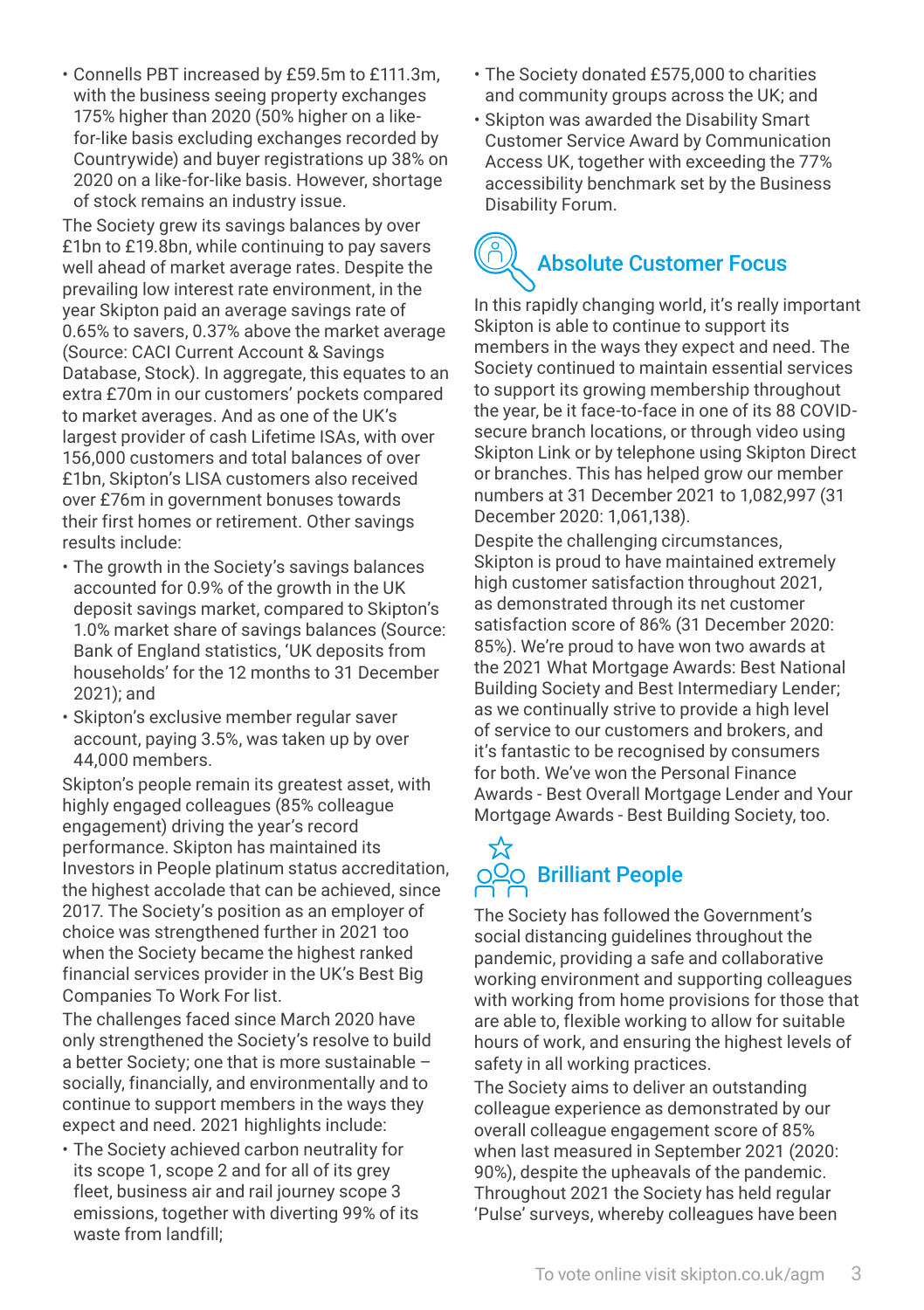asked their opinions, in particular about wellbeing and new ways of working. This all helps to make the Society a great place to work.

The Society received recognition as the UK's 7<sup>th</sup> best big company to work for in 2021, as part of the UK's Best Big Companies To Work For list. In addition, in March Skipton was awarded a 3-star accreditation from Best Companies for its levels of employee engagement, being the first time the Society has ever achieved this.

### $\partial \widetilde{\langle \langle} \rangle$  Powered by digital technology and data

The Society continued to improve the digital experience for members across mortgages, savings and financial advice in the year. Investment in enhanced digital capability continues to be a particular area of focus with data and analytics having been used to improve the efficiency and effectiveness of our mortgage and risk evaluation process, improving capacity whilst enhancing the customer experience. Skipton has achieved a digital customer satisfaction score of 85% which is testament to the work undertaken over the last 18-24 months to continuously develop and enhance the digital customer experience.

We're always looking for opportunities to learn about our customers' needs, and this has never been more important at a time when their lives and plans are being changed by the world around them. It's essential for us to know how their lives are impacted so we can meet their current and future expectations. We're using personalisation to tailor the customer experience online and make our customers' journeys more relevant. Skipton's Mortgage Product Finder went live in 2021, more easily giving customers the information they need to apply for a mortgage directly, and Skipton's new customer appointment booking system 'Click to Schedule' also went live online, allowing customers to book appointments direct with one of Skipton's mortgage advisers via our video service Skipton Link.



### Strong performance in the Mortgages and Savings division

The Mortgages and Savings division reported an underlying PBT (as defined on page 6) of

£165.3m (2020: £67.3m). A credit of £13.0m was recognised in the period for loan impairment provisions (2020: a charge of £25.2m), principally as a result of updates to the economic outlook in light of the improving COVID-19 situation. Statutory PBT for the Mortgages and Savings division was £170.8m, compared to £64.6m in 2020. Skipton International Limited (SIL) continues to make a strong contribution to the division's profits, with PBT of £25.5m (2020: £19.9m) and mortgages and savings balances of £1.7bn and £2.1bn respectively (2020: £1.6bn and £1.9bn respectively).

The Group's arrears position improved during the year and continues to be well below the industry average. The Group's UK residential mortgages in arrears by three months or more totalled 372 cases representing only 0.22% of mortgage accounts (2020: 456 cases, representing 0.29% of mortgage accounts), which compares to an industry average of 0.83% (2020: 0.91%) (Source: UK Finance industry arrears data (residential mortgages in arrears by more than three months) as at 31 December 2021). The quality of the SIL mortgage book remains good, with only one case in arrears by three months or more (2020: one case).

Net interest margin was 1.03% (2020: 0.89%). Margins on mortgage applications in late 2020 were significantly stronger than at the start of 2020, hence the mortgage pipeline at the start of 2021 was comparatively stronger than the prior period. However, mortgage rates across the industry gradually reduced throughout the year due to increasing competition. Savings rates in the market reduced slightly during the period as the market remained awash with surplus liquidity arising from UK savings accrued during the pandemic.

### Exceptionally strong performance from enlarged Estate Agency business

Connells completed the acquisition of Countrywide plc on 8 March 2021, acquiring the entire issued share capital of Countrywide for total consideration of £131.8m, and created the UK's largest estate agency measured by both market share and number of branches. At 31 December 2021, Connells trade under 81 brands from 1,179 (2020: 581) estate agency branches. The acquisition has complemented the Connells group's existing services, enhanced its value proposition for customers and benefitted consumers as a whole.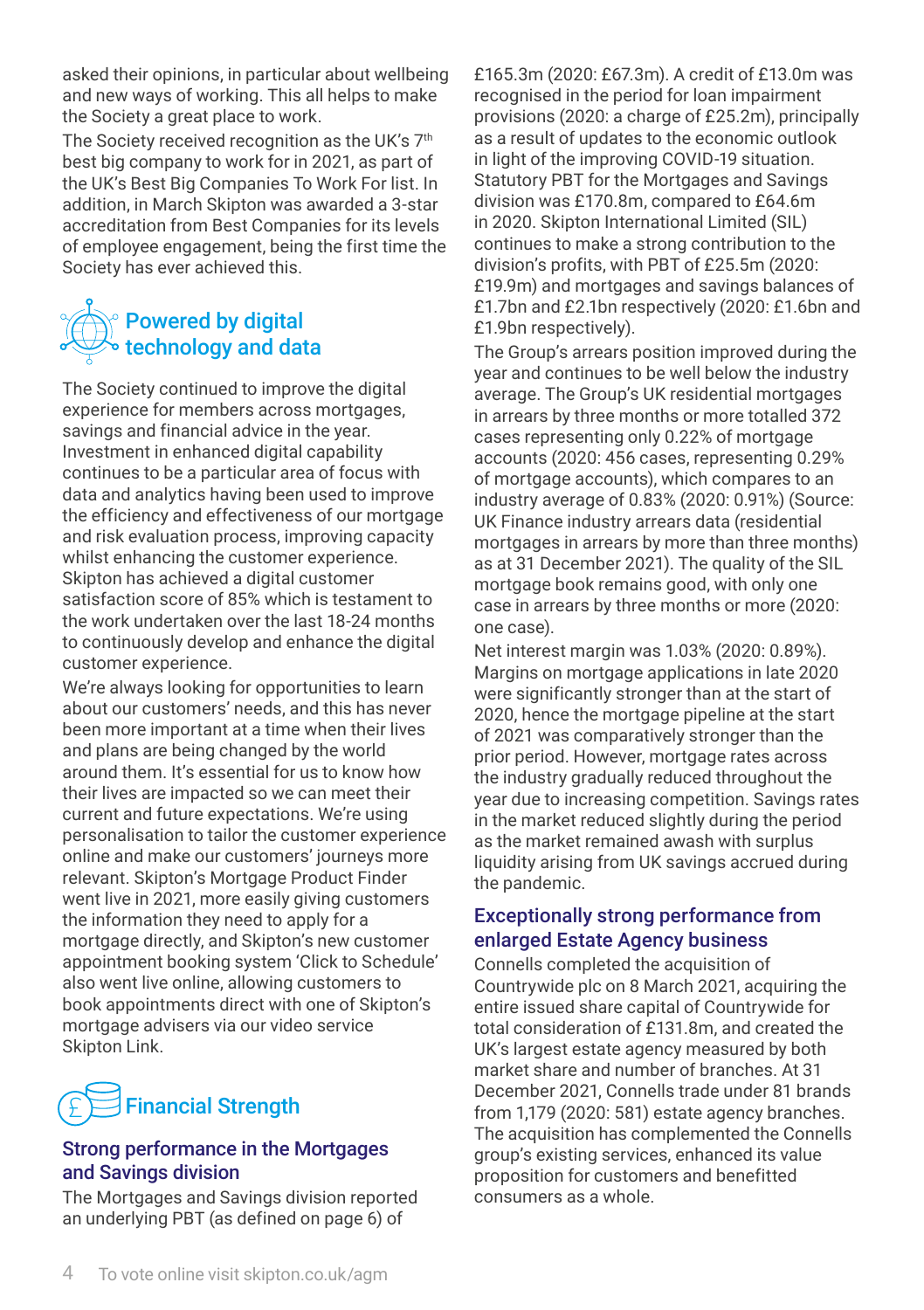The UK housing market remained strong during the majority of 2021 with transaction volumes reaching levels not seen for many years. Whilst various local and national restrictions continued to be imposed periodically throughout the year, the housing market remained open throughout and the Connells group was able to continue trading and take advantage of the buoyant conditions.

PBT in the enlarged Estate Agency division increased to £111.3m (2020: £51.8m). Connells' PBT benefitted from £26.9m fair value gains on two businesses (recognised in the 'Fair value gains on step-acquisition of Group undertakings' line in the Income Statement), TM Group (UK) Limited and Vibrant Energy Matters Limited, where both Connells and Countrywide previously held a non-controlling investment, and where control was obtained when combined on acquisition; together with a further £5.5m of fair value gains on share warrants and other investments.

The annual results also include amortisation charges totalling £52.4m in relation to Countrywide's intangibles recognised on acquisition, which will not be repeated in the medium term. Underlying profits of the Connells group were £78.9m (2020: £55.1m). The Group's policy is not to adjust for the aforementioned amortisation charges when calculating underlying profits, however the fair value gain on investment in TM Group (UK) Limited and Vibrant Energy Matters Limited, and other fair value gains on equity share investments and share warrants, are excluded when arriving at underlying profits.

### Other Subsidiaries

Skipton Business Finance (SBF), a provider of debt factoring and invoice discounting to small and medium-sized enterprises, recorded a PBT of £5.4m (2020: £3.6m). Throughout the pandemic SBF has offered its customers the Government backed Coronavirus Business Interruption Loan Scheme (CBILS), Bounce Back Loan Scheme (BBLS) and Recovery Loan Scheme (RLS) facilities to help support both new and existing clients during these difficult and unprecedented times. Alongside their business as usual facilities, these Government backed schemes have allowed SBF to provide much needed cash flow support to multiple clients across numerous sectors during periods of increased restrictions and economic uncertainty. Whilst exploitation of such schemes has been widely publicised, to

date, SBF is not aware of any fraudulent activity in obtaining such loans.

Jade Software Corporation (a software solutions provider based in New Zealand that specialises in digital solutions and large IT enterprise solutions, as well as being the provider of the Society's core database and software development language) broke even in the year (2020: broke even).

### Conclusion and outlook

2021 was a remarkable year for Skipton as all of our people continued to support our customers at the moments that matter, regardless of what the ongoing pandemic threw at everyone. And while the UK adjusts to a post-pandemic future. with new social norms and consumer behaviours, our purpose remains the same - helping people have a home, save for their life ahead, and supporting their long-term financial wellbeing. Money markets are predicting further increases in bank base rate, but strong competition in the mortgage market is expected to remain, putting pressure on interest margins. And while late 2020 / early 2021 saw such strong housing market activity, supported by low interest rates and competitive mortgage products, it remains difficult for first time buyers to get on the housing ladder. The housing market will likely moderate during 2022, and with Skipton's endto-end view of this market, thanks to the Society owning the UK's largest estate agency network, it plans to do more to help people to get the keys to their first home.

The Society understands its customers' concerns over rising costs of living, potential tax increases, together with uncertainty over how best to save for their and their family's future. Skipton is well placed to respond to these challenges, by investing in the services it offers, how it offers them, and in its diverse and talented workforce - where providing the human touch to navigate such complexities matters to so many. The Society anticipates the current strong competition in the mortgage market to continue for the foreseeable future due to the major lenders holding very high levels of liquidity. At the time of writing, the Society is also alert to the increasing geopolitical uncertainty created by the events in Ukraine. However, Skipton's financial strength, diversified portfolio of businesses, and focus on exceptional customer and colleague experiences puts it in a strong position to navigate the opportunities and challenges that lie ahead.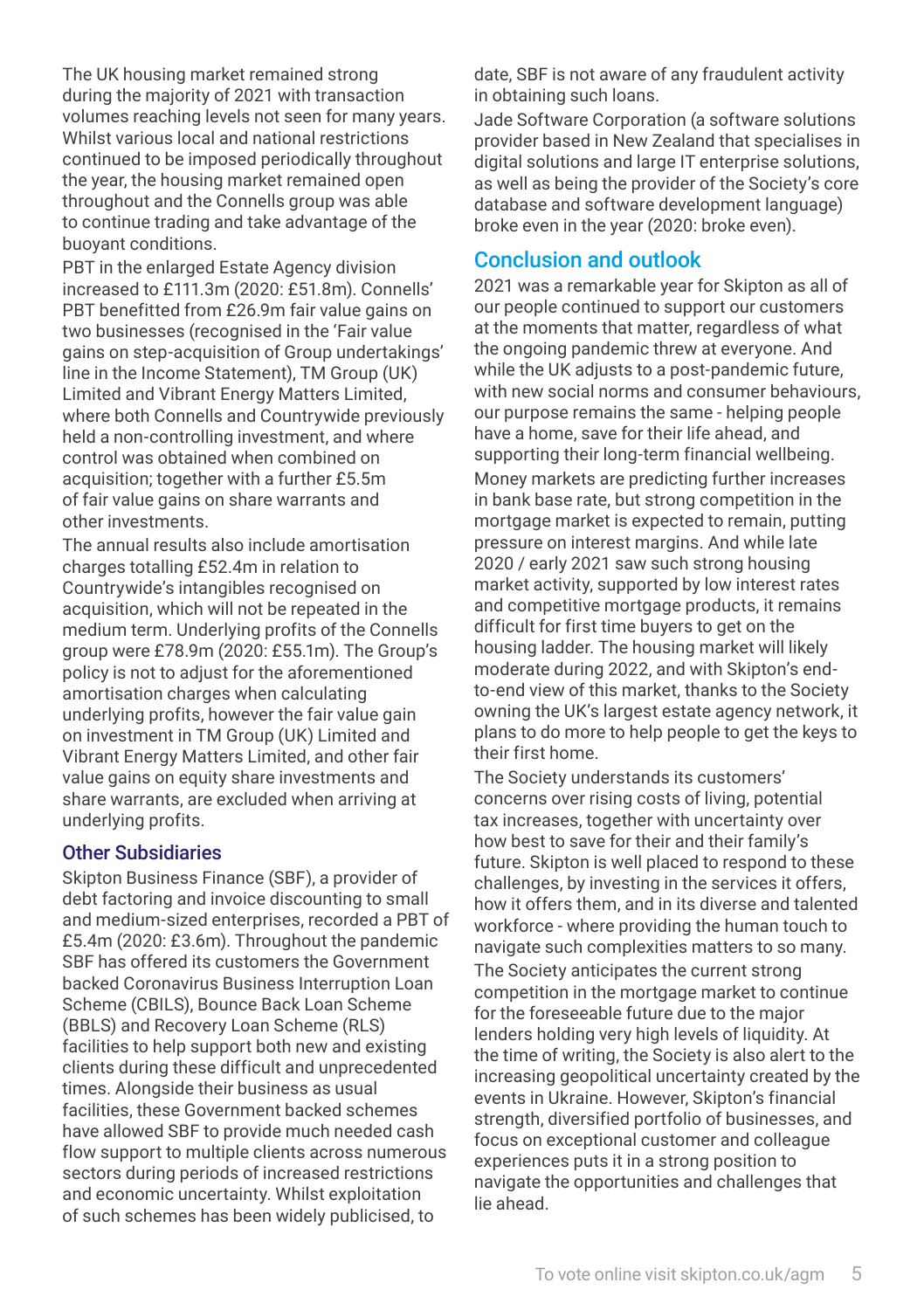| Group results for the year ended 31 December          | 2021       | 2020    |
|-------------------------------------------------------|------------|---------|
|                                                       | £m         | Em      |
| Net interest receivable                               | 296.7      | 237.9   |
| Other income and charges                              | 1,050.0    | 418.5   |
| Fair value gains / (losses)                           | 37.1       | (2.9)   |
| Profit on disposal of subsidiary undertakings         | 0.5        | 0.8     |
| Administrative expenses and provisions                | (1, 124.7) | (506.1) |
| Impairment credits / (losses)                         | 12.2       | (29.4)  |
| Profit for the year before taxation                   | 271.8      | 118.8   |
| Taxation                                              | (55.9)     | (21.8)  |
| Non-controlling interests                             | (0.1)      |         |
| Profit for the financial year attributable to members | 215.8      | 97.0    |

Underlying Group profit before tax for 2021 was £233.4m (2020: £124.0m) as follows:

|                                                                                            | 2021   | 2020  |
|--------------------------------------------------------------------------------------------|--------|-------|
|                                                                                            | £m     | Em    |
| Total Group profit before tax                                                              | 271.8  | 118.8 |
| Less / add back fair value (gains) / losses in relation to the equity<br>release portfolio | (5.5)  | 2.7   |
| Less profit on disposal of subsidiary undertakings                                         | (0.5)  | (0.8) |
| Add back impairment of goodwill                                                            | ۰      | 2.0   |
| Add back impairment of joint ventures                                                      | -      | 1.5   |
| Less fair value gains on share warrants and equity share investments                       | (5.5)  | (0.2) |
| Less fair value gains on step-acquisition of Group undertakings                            | (26.9) |       |
| Underlying Group profit before tax                                                         | 233.4  | 124.0 |

| <b>Group financial position at 31 December</b>  | 2021     | 2020     |
|-------------------------------------------------|----------|----------|
|                                                 | £m       | £m       |
| <b>Assets</b>                                   |          |          |
| Liquid assets                                   | 5,095.5  | 5,467.5  |
| Residential mortgages                           | 22,662.3 | 21,509.2 |
| Commercial and other loans                      | 363.7    | 357.1    |
| Equity release portfolio                        | 406.6    | 433.8    |
| Derivative financial instruments                | 227.9    | 64.1     |
| Fixed and other assets                          | 712.0    | 431.7    |
| <b>Total assets</b>                             | 29,468.0 | 28,263.4 |
|                                                 |          |          |
| <b>Liabilities</b>                              |          |          |
| Shares                                          | 19,759.8 | 18,709.4 |
| <b>Borrowings</b>                               | 6,670.7  | 6,732.0  |
| Derivative financial instruments                | 292.1    | 445.9    |
| Other liabilities                               | 403.1    | 279.1    |
| Subordinated liabilities and subscribed capital | 377.9    | 391.3    |
| Reserves                                        | 1,964.0  | 1,705.7  |
| Non-controlling interests                       | 0.4      |          |
| <b>Total liabilities and equity</b>             | 29,468.0 | 28,263.4 |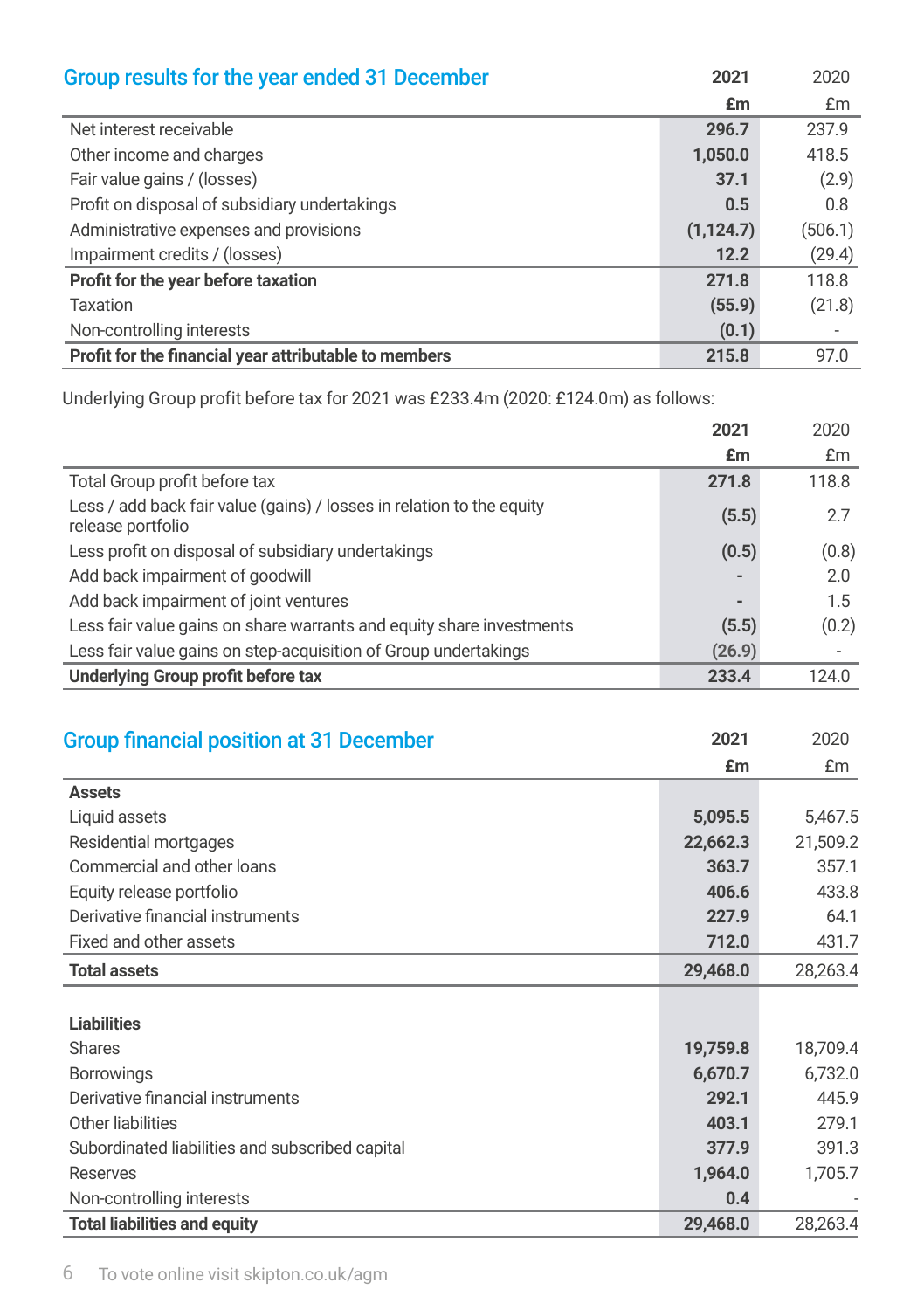| <b>Group statement of movement in reserves</b>                             | 2021    | 2020    |
|----------------------------------------------------------------------------|---------|---------|
|                                                                            | £m      | £m      |
| Reserves at 1 January                                                      | 1,705.7 | 1,632.2 |
| Net income / (expense) for the year not recognised in the Income Statement | 42.5    | (23.5)  |
| Profit for the year                                                        | 215.8   | 97.0    |
| <b>Reserves at 31 December</b>                                             | 1,964.0 | 1,705.7 |
|                                                                            |         |         |
| <b>Summary of key financial ratios</b>                                     | 2021    | 2020    |
|                                                                            | %       | $\%$    |
| Gross capital as a percentage of shares and borrowings                     | 8.86    | 8.24    |
| Liquid assets as a percentage of shares and borrowings                     | 19.28   | 21.49   |
| Group profit after tax for the year as a percentage of mean total assets   | 0.75    | 0.36    |
| Group management expenses as a percentage of mean total assets             | 3.90    | 1.88    |
| Society management expenses as a percentage of mean total assets           | 0.60    | 0.59    |

### Definitions

Gross capital represents the general reserve together with the fair value reserve, cash flow hedging reserve, cost of hedging reserve, translation reserve, subordinated liabilities and subscribed capital as shown within the Group Statement of Financial Position. The gross capital ratio measures the proportion which the Group's gross capital bears to the Group's liabilities to holders of shares, depositors and other providers of funds, that is, its investors.

Liquid assets represent the total of cash in hand and balances with the Bank of England, loans and advances to credit institutions and debt securities. Liquid assets are generally readily realisable, enabling the Group to meet its general liabilities during the year.

Group profit after tax for the year as a percentage of mean total assets measures the proportion that the Group's profit after tax for the year bears to the average of the Group's total assets during the year. Mean total assets are calculated as the average of the closing total asset balances as at 31 December 2020 and 2021 as shown within the Group Statement of Financial Position. A reasonable level of profit is required each year to maintain the gross capital ratio at a suitable level to protect investors' funds.

The management expense ratios measure the proportion that the administrative expenses bear to the average of the total assets during the year.

This Summary Financial Statement was approved by the Board of Directors on 17 March 2022 and was signed on its behalf by:

R D East Chair<br>D J Cutter Crour **Group Chief Executive** R S D M Ndawula Group Finance Director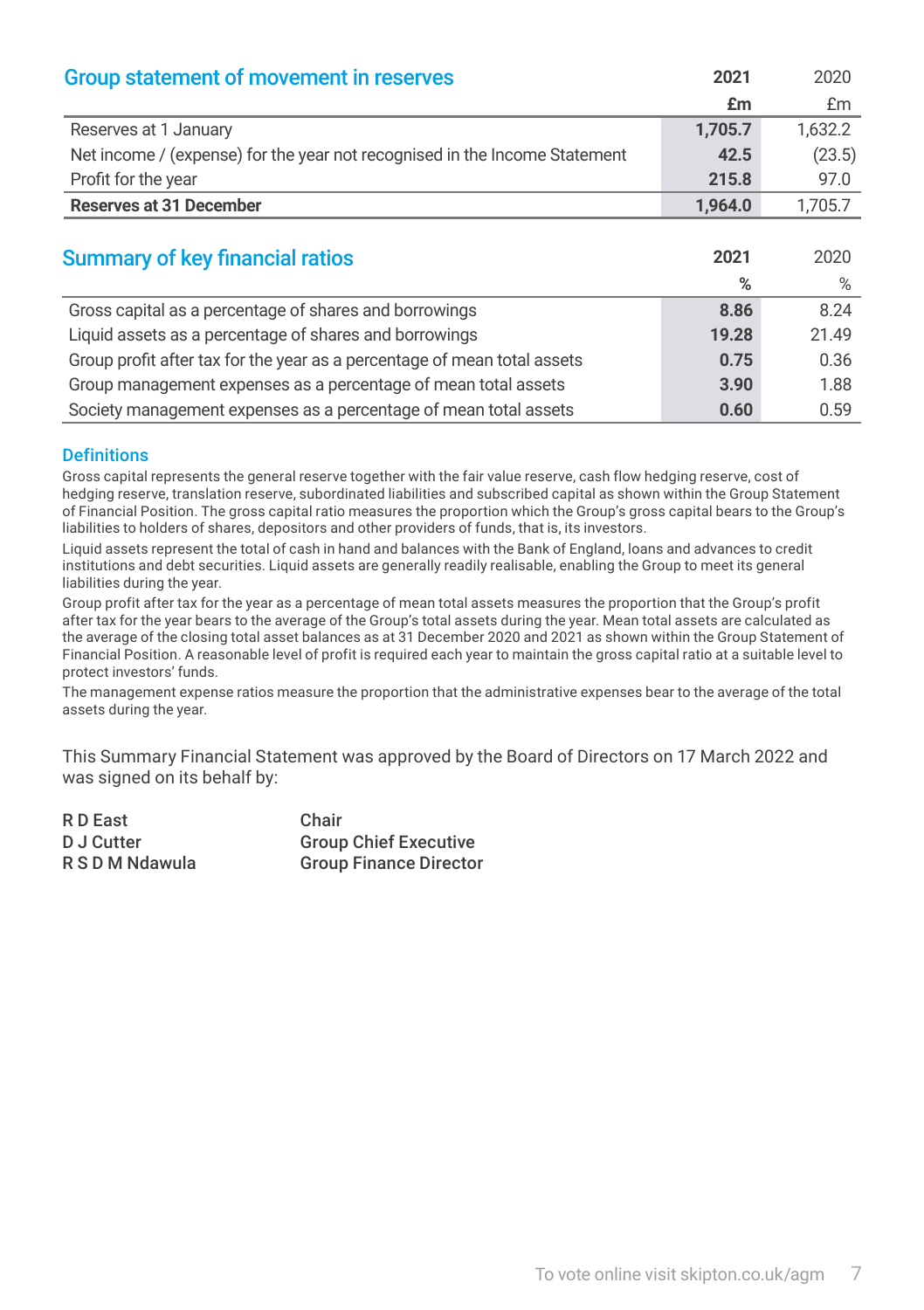# **Statement of the Auditors to the members and depositors of Skipton Building Society**

We have examined the Summary Financial Statement of Skipton Building Society for the year ended 31 December 2021 which comprises the 'Summary Directors' Report' on pages 2 to 7, and the 'Summary Directors' Remuneration Report' on pages 9 to 20.

### Respective responsibilities of Directors and Auditors

The directors are responsible for preparing the Summary Financial Statement, in accordance with the Building Societies Act 1986, which includes information extracted from the Annual Report and Accounts and the auditable part of the Directors' Remuneration Report of Skipton Building Society for the year ended 31 December 2021.

Our responsibility is to report to you our opinion on the consistency of the Summary Financial Statement with the full annual financial statements, and its compliance with the relevant requirements of Section 76 of the Building Societies Act 1986 and the regulations made thereunder.

### Basis of opinion

Our examination involved agreeing the balances disclosed in the Summary Financial Statement to the Annual Report and Accounts. Our audit report on the Society's Annual Report and Accounts and the auditable part of the Directors' Remuneration Report describes the basis of our opinion on those financial statements and the auditable part of that report.

### **Opinion**

In our opinion the Summary Financial Statement is consistent with the full annual financial statements and the Directors' Remuneration Report of Skipton Building Society for the year ended 31 December 2021 and complies with the applicable requirements of Section 76 of the Building Societies Act 1986, and the regulations made thereunder.

### Use of our report

This statement is made solely to the Society's members and depositors of Skipton Building Society, as a body, in accordance with Section 76 of the Building Societies Act 1986. Our audit work has been undertaken so that we might state to the Society's members and depositors those matters we are required to state to them in an auditor's statement and for no other purpose. To the fullest extent permitted by law, we do not accept or assume responsibility to anyone other than the Society and the Society's members and depositors as a body, for our audit work, for this statement, or for the opinions we have formed.

Ernst & Young LLP Registered Auditors Leeds

17 March 2022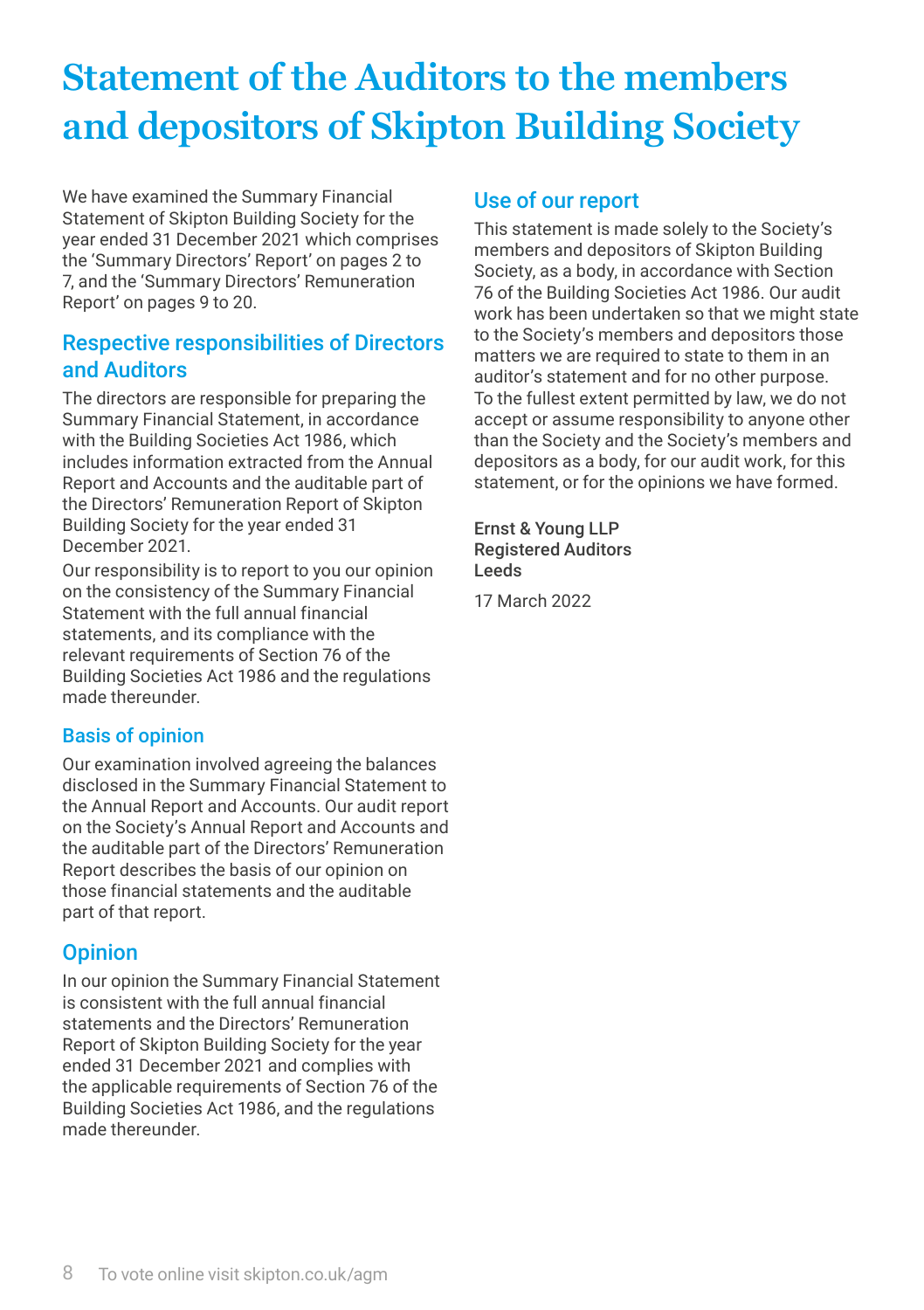## **Summary Directors' Remuneration Report**

### Annual Statement from the Chair of the Remuneration Committee

I am pleased to share this summary Directors' Remuneration Report on behalf of the Remuneration Committee, which sets out the details of pay, incentives and benefits for the Skipton Building Society Directors for the year ended 31 December 2021 and the following year. We constantly strive to maintain the highest standards of governance in relation to Directors' remuneration and to provide meaningful information to our members. We have therefore set out this Summary in three key sections:

- This annual statement;
- The Directors' Remuneration policy, which has been updated for 2022 to include regulatory and minor operational changes, as well as clarity on the exercise of Remuneration Committee discretion. Regulation requires shareholders (or in our case, members) to vote on policy every three years; and
- The Annual Report on Remuneration in 2021 which explains how we put our existing policy into practice in 2021, and how we intend to apply our Remuneration Policy in 2022.

The full report, in the Society's Annual Report and Accounts, can be found on our website at **[skipton.co.uk/financialresults](http://www.skipton.co.uk/financialresults)** from 18 March 2022 or on request from the Group Secretary of the Society. The full report contains more information on the remuneration principles, Group Chief Executive's remuneration and detailed information on the Remuneration Committee.

### The Remuneration Committee's review of 2021

2021 saw unprecedented growth for the Skipton Group with the acquisition of Countrywide plc by our subsidiary Connells Ltd, expanding the Group from employing 9,458 colleagues to 16,400. This acquisition significantly increased the complexity of the Group and the accountabilities of both our Chair and Group Chief Executive. The Group Chief Executive led this transformative acquisition which sets the Group up for an exciting future.

At the same time, 2021 saw low unemployment alongside the highest demand for people we have ever seen, thereby increasing salary inflation in the market.

The step change in the size of the Group and the challenging external market led the Remuneration Committee to focus on the following key areas during the year.

- Pay awards for the Executive Committee were awarded in April 2021. The Connells group completed the acquisition of Countrywide in March 2021 and the substantial increase in scale and complexity of this division influenced the pay recommendations and led to us making a number of one-off salary adjustments. David Cutter's 17% increase reflected his increased accountability and responsibility as Group Chief Executive of the enlarged Group. Bobby Ndawula, Group Finance Director and Ian Cornelius, Commercial and Strategy Director, also received 5% increases to recognise their expanded Group responsibilities. On average the four Executive Directors were awarded 8.6%, the other members of the Executive Committee were awarded 2.4%, Senior Leaders 1.9% and all other colleagues 2.6%.
- The Committee reviewed and agreed a proposal that from 1 April 2021 David Cutter would receive a reduced pension contribution of 10% of base salary (a reduction from 20%). This aligns David Cutter's maximum employer contribution to that received by the wider workforce through the employee Retirement Savings Plan.
- The Committee reviewed the fees paid to the Chair of Skipton Building Society. Robert East, who will remain in tenure until the AGM in 2022, received an increase to £190,000 per annum (£165,000 per annum in 2020) effective from 1 April 2021. This was awarded to recognise the growth in the Skipton Group and the fact that the Chair fee sat low against all benchmarks. To ensure that Skipton can attract and retain a high performing Chair for our Board, and to pay a fee that reflects a fair benchmark against peers and comparator groups, a fee of £205,000 per annum was approved for the incoming Chair in 2022.
- Each year we review the design and focus of our annual bonus schemes to ensure that they drive the culture and behaviours we want to promote and reward appropriately. 2021 has been no exception with changes being made to both the quantum and the design of the Society's All Colleague Bonus scheme. In order to improve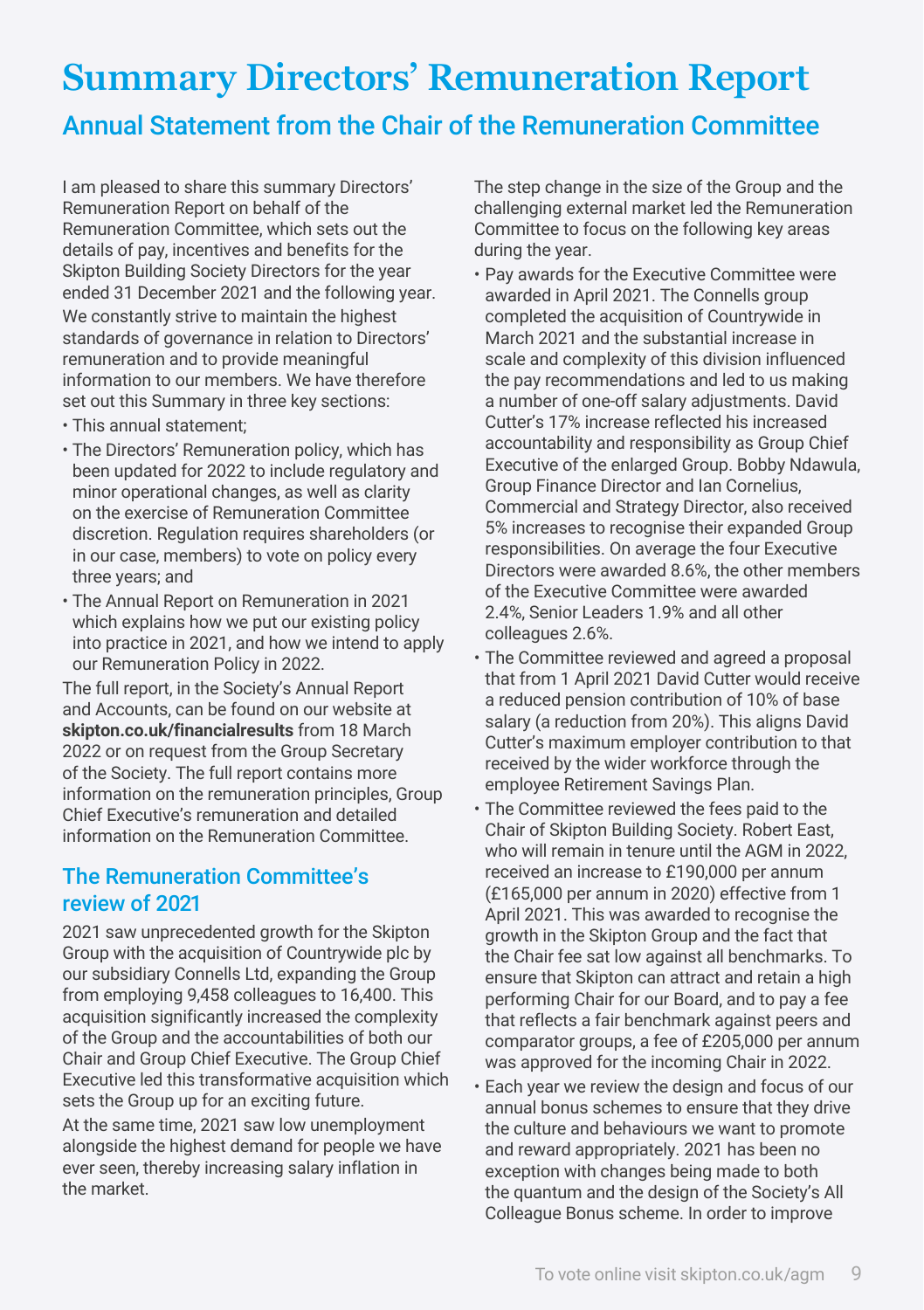our competitive pay position and ensure we can attract and retain talent, significant investment has been made into the scheme doubling the on-target opportunity that can be achieved by colleagues in 2021. The average all colleague award for 2021 was 10.3% (2020: 4.9%).

- Our reward philosophy was examined to help identify the bonus design principles underpinning the schemes. By simplifying and having a common structure between the Senior and all colleague schemes, we have provided a much clearer message for all colleagues. The 2021 bonus is based on how the Society has performed against a small number of strategic financial and customer goals that align to the Corporate Plan, together with individual performance.
- Diversity and Inclusion has remained a key topic for 2021. The Society has been a member of the Women in Finance Charter since 2019 and in 2021 achieved its target of 37% female representation at the Senior Leadership level. This is a good achievement and we will maintain our focus on this key area until there is no longer under-representation of women in our senior leadership.
- The Society seeks to offer an overall reward package that is competitive and both attracts new and retains existing colleagues. The buoyant market has meant that it has been a challenge to recruit and retain talent across the industry. Looking forward to 2022, a decision has been taken to make a significant investment in base pay and address all colleagues that are currently below benchmark for their role. In addition, for 2022, the colleague pay review date has been moved from 1 April 2022 to 1 January 2022. We believe these actions will help us to face into the current challenges and have a positive impact on colleagues and the Society.
- The annual pay review was considered for the Group Chief Executive. The Committee approved a salary increase of 3% and this will be effective from 1 April 2022.
- Focus has been given to exploring emerging trends around the role of ESG (Environmental, Social and Governance) in executive compensation. ESG measures will be reflected in the Corporate Strategy and these will flow through to the variable pay schemes in 2022.
- Our Group Chief Executive, David Cutter, is stepping down at the April AGM and we have started the search for a new Group Chief Executive to lead the Group into the next phase of its evolution.

### Leaving arrangements for the Group Chief Executive

- In agreement with the board, as noted above, the Group Chief Executive will step down with effect from the Society's AGM in April 2022. The Committee has determined that he will receive his salary and contractual benefits in respect of his notice period, together with discretionary payments relating to loss of statutory rights, legal and pension advice, and accrued but untaken leave. These will total £880,647 of which £87,000 will be deferred in line with the Society's usual deferral arrangements.
- He will retain his entitlement to existing deferred bonuses which will continue to be released in the usual way. He will not be eligible for any bonus in respect of 2022.

### Remuneration Policy

In line with the regulatory requirements for listed companies, we choose to put our policy to a member vote at least every three years. The Directors' Remuneration Policy was put to an advisory vote and approved at the AGM in April 2019 and has been updated and amended in line with regulation. The Policy is included in this report and will be put to an advisory vote at our AGM in April 2022.

We recognise that Executive Director remuneration must be clearly aligned to our vision of 'Building a better Society'. Variable pay incentive schemes for senior executives in the Society are designed to reward performance across a balanced scorecard of measures including people engagement, customer satisfaction and achievement of strategic goals as well as financial outturns and risk management.

### SVPA in respect of 2021

The Society's progress against its key priorities has been positive as set out in the Summary Directors' Report on pages 2 to 7.

### Incentive Outcome for 2021

- At the end of the year, the Committee reviewed the annual performance under the SVPA for all the Executive Directors and Executive Committee members. The incentive outcomes for 2021 reflect the performance in terms of financial and non-financial contributions including personal and strategic objectives.
- The Committee reflected on the outcomes under the SVPA scheme, and whether they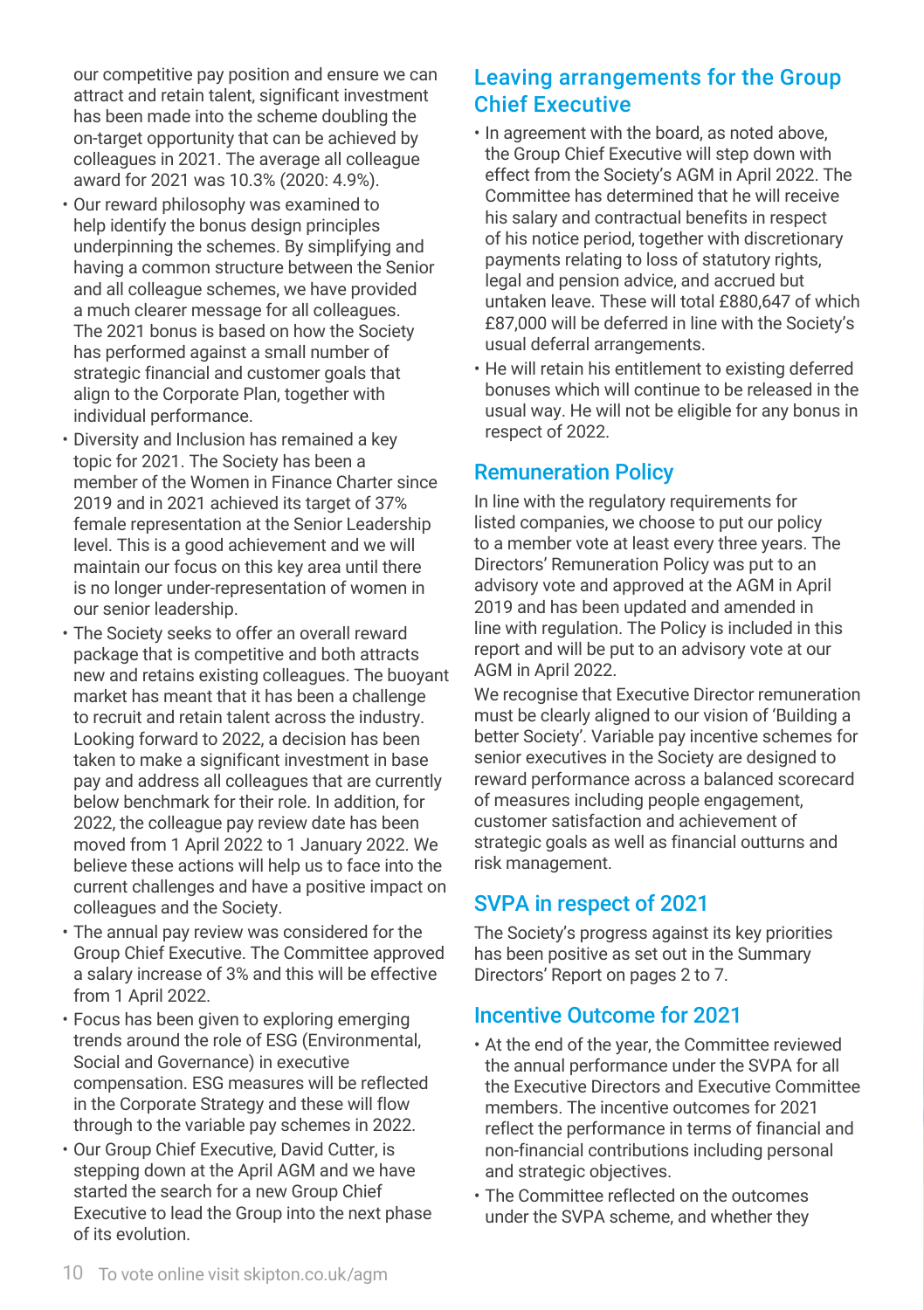fully captured the transformative impact of the Countrywide acquisition and the contribution of the Group Chief Executive to the success of this transaction. The Committee made the decision to exercise its discretion by awarding the Group Chief Executive 100% of salary under the Society's SVPA scheme, subject to normal deferral arrangements.

• The outcomes for the other Executive Directors were between 42.5% and 43.1% of salary out of a maximum of 50% of salary, reflecting the strong performance of the Society over the year. The other Executive Committee members received on average 41.9% of salary.

The average variable pay awards made are set out in the table below:

|                                   | Award |                          |                        | Maximum achievable |
|-----------------------------------|-------|--------------------------|------------------------|--------------------|
|                                   | 2021  | 2020                     | 2021                   | 2020               |
| <b>Group Chief Executive</b>      | 100%  | $\overline{\phantom{a}}$ | 50%                    | 50%                |
| <b>Executive Directors</b>        | 42.9% | $\overline{\phantom{a}}$ | 50%                    | 50%                |
| Other Executive Committee members | 41.9% |                          | 50%                    | 50%                |
| Senior leaders                    | 20.8% | 18.2%                    | <b>From 25% to 50%</b> | From 25% to 50%    |
| Other colleagues                  | 10.3% | 4.9%                     | 14%                    | 10%                |

#### **Notes**

1. The calculations for average bonus awards are based on full year participation.

- 2. The Committee made the decision to exercise its discretion by awarding the Group Chief Executive 100% of salary under
- the Society's 2021 SVPA scheme, subject to normal deferral arrangements.
- 3. The senior leaders bonus scheme provides the opportunity of a maximum bonus of either 25% or 50% as determined by the size of the role.
- 4. The Executive Directors and other Executive Committee members voluntarily withdrew from any 2020 SVPA award and therefore no awards are shown.

The Remuneration Committee continues to focus on managing risk in its remuneration schemes including risk adjustment arrangements.

### **Conclusion**

On behalf of the Committee, I hope this report gives you a clear view of how we have implemented the policy in 2021. The Committee recommends that members vote in favour of the 2021 Annual Remuneration Report and the Directors' Remuneration Policy at the forthcoming AGM.

> Helen Stevenson Chair of the Remuneration Committee 17 March 2022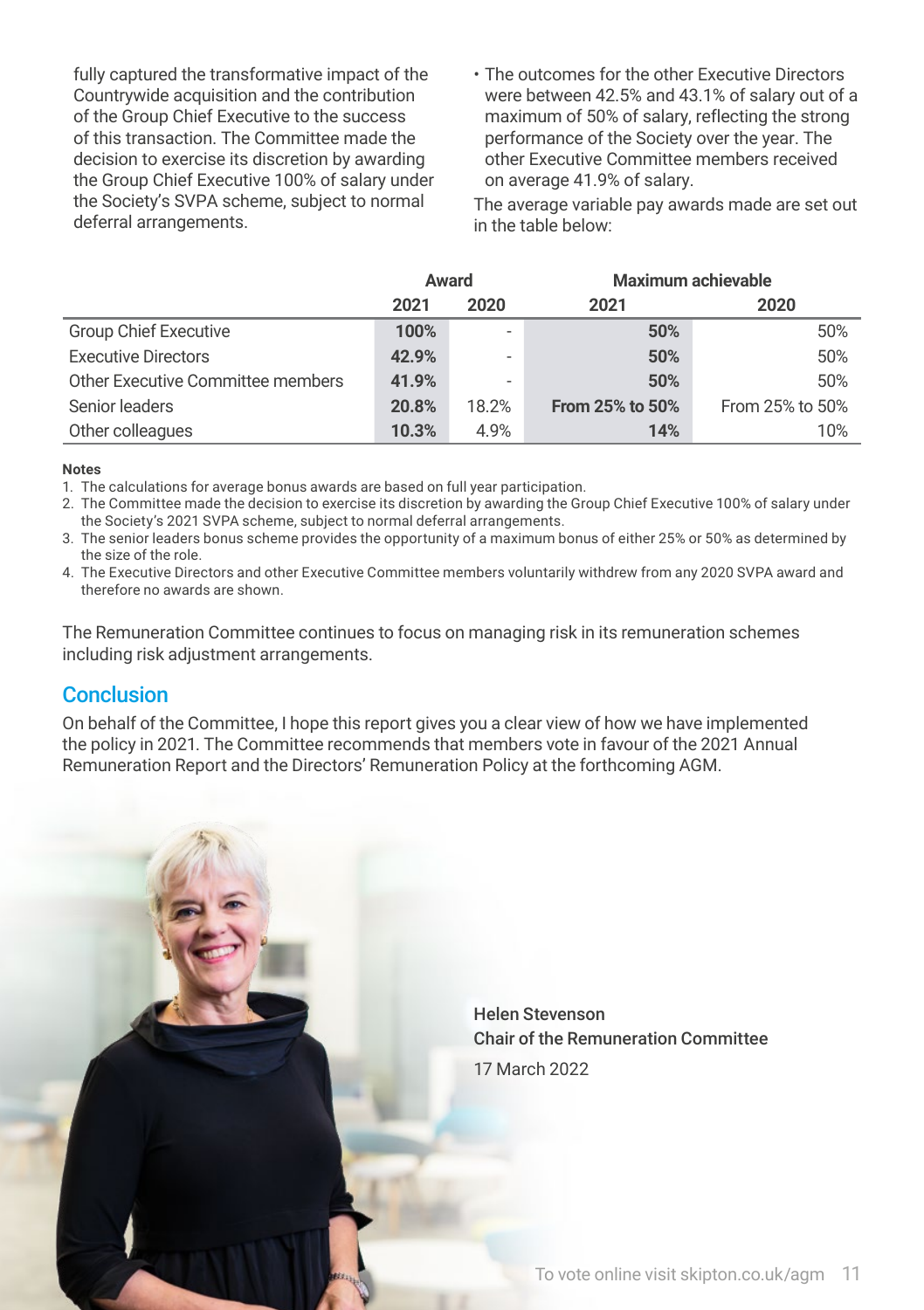# **Directors' Remuneration Policy**

### Overview of Remuneration Policy for Executive Directors in the Society

The table below shows the key elements of remuneration for Executive Directors and the reasons for their inclusion.

| Element - How element Operation<br>supports our strategy                                                                                                                                                                                                                                          |                                                                                                                                                                                                                                                                                                                                                                                                                                                                                                                                                                                                                                                                                                                                                                                                  | <b>Maximum potential</b><br>value                                                                                                                                                                                                                                                                                          | <b>Performance conditions</b><br>and assessment                                                                                                                                                                                                                                    |
|---------------------------------------------------------------------------------------------------------------------------------------------------------------------------------------------------------------------------------------------------------------------------------------------------|--------------------------------------------------------------------------------------------------------------------------------------------------------------------------------------------------------------------------------------------------------------------------------------------------------------------------------------------------------------------------------------------------------------------------------------------------------------------------------------------------------------------------------------------------------------------------------------------------------------------------------------------------------------------------------------------------------------------------------------------------------------------------------------------------|----------------------------------------------------------------------------------------------------------------------------------------------------------------------------------------------------------------------------------------------------------------------------------------------------------------------------|------------------------------------------------------------------------------------------------------------------------------------------------------------------------------------------------------------------------------------------------------------------------------------|
| <b>Base salary</b><br>$\cdot$ Supports the<br>recruitment and<br>retention of Executive<br>Directors, reflecting<br>their individual roles.<br>skills and contribution.                                                                                                                           | Base salary reflects the size of the role and<br>responsibilities, individual performance<br>(assessed annually) and the skills and<br>experience of the individual.<br>In setting appropriate salary levels, the<br>Committee takes into account data for similar<br>positions in comparable organisations. The<br>data is independently commissioned and the<br>Society aims to position Executive Directors<br>competitively within this reference group.<br>When appointing an acting or interim Executive<br>Director, the Committee may decide to pay<br>a temporary allowance (as opposed to a<br>permanent uplift to salary). The amount will be<br>agreed by the Committee and may be included<br>for the purposes of calculating benefits,<br>pensions and the annual incentive award. | Increases to base<br>salary are determined<br>annually by the<br>Committee taking into<br>account:<br>· Individual<br>performance;<br>• The scope of the role;<br>• Pay levels in<br>comparable<br>organisations; and<br>• Pay increases<br>elsewhere within the<br>Group.                                                 | None applicable,<br>although we do take<br>account of individual<br>performance when<br>considering base pay<br>increases.                                                                                                                                                         |
| Pension<br>· Supports recruitment<br>and retention of<br><b>Executive Directors</b><br>at a cost that can<br>be controlled by the<br>Society.                                                                                                                                                     | Generally, the Society contributes to a defined<br>contribution pension scheme for the Executive<br>Directors. The contribution can instead be<br>paid in cash (which is excluded from incentive<br>calculations) if the Executive Director is likely<br>to be affected by the limits for tax-approved<br>pension saving.<br>All new appointments to executive roles<br>will fully align to the pension arrangements<br>available to all other colleagues. There are a<br>small number of historical arrangements in<br>place for our current executive team which are<br>closed for future accrual.                                                                                                                                                                                             | The maximum is 15%<br>of base salary.<br>With one exception, the<br><b>Executive Directors are</b><br>below the maximum<br>available to all other<br>colleagues.<br><b>New Executive</b><br>Directors will be 10%<br>maximum of base<br>salary.                                                                            | None applicable.                                                                                                                                                                                                                                                                   |
| <b>Benefits</b><br>$\cdot$ To attract, retain and<br>provide security for<br><b>Executive Directors;</b><br>and<br>• Provide a competitive<br>level of benefits to<br>assist Executive<br>Directors to carry out<br>their roles effectively.                                                      | A number of benefits are provided to Executive<br>Directors, including a car or car allowance,<br>private medical insurance, life insurance and<br>disability benefits.<br>The Committee reviews benefits from time<br>to time and may make changes, for example,<br>to reflect market practice or the needs of the<br>business.                                                                                                                                                                                                                                                                                                                                                                                                                                                                 | The Society bears<br>the cost of providing<br>benefits, which may<br>vary from year to year.                                                                                                                                                                                                                               | None applicable.                                                                                                                                                                                                                                                                   |
| <b>Single Variable Pay</b><br><b>Arrangement (SVPA)</b><br>· Supports the attraction<br>and retention of<br><b>Executive Directors.</b><br>• Supports the<br>development of a high-<br>performance culture.<br>• Rewards performance<br>within the context of<br>achieving corporate<br>plan; and | A combination of financial and non-financial<br>measures and targets are set with a weighting<br>which will not exceed 50% of the total incentive<br>opportunity for financial measures and which<br>will not exceed 60% for non-financial measures. salary.<br>The latter includes personal objectives<br>(normally up to 15%).<br>Targets are set and assessed against these<br>criteria each year relative to the Society's<br>strategic aims.<br>50% of earned incentive is normally paid in<br>goals and objectives as cash shortly after performance has been<br>set out in the corporate assessed. The remaining 50% of earned<br>incentive is deferred over a period of one to                                                                                                           | The maximum incentive The performance<br>which may be earned<br>for any year by the<br>SVPA is 50% of base<br>For each performance<br>measure, the<br>Committee determines<br>a threshold, target<br>and maximum level<br>of performance. No<br>incentive is payable for<br>performance below the<br>threshold level, with | measures attached<br>to the SVPA will be<br>determined by the<br>Committee from year to<br>year, but might typically<br>include (but are not<br>limited to) any of the<br>following:<br>• Group profit<br>(adjusted);<br>• Mortgages and<br>Savings division profit<br>(adjusted); |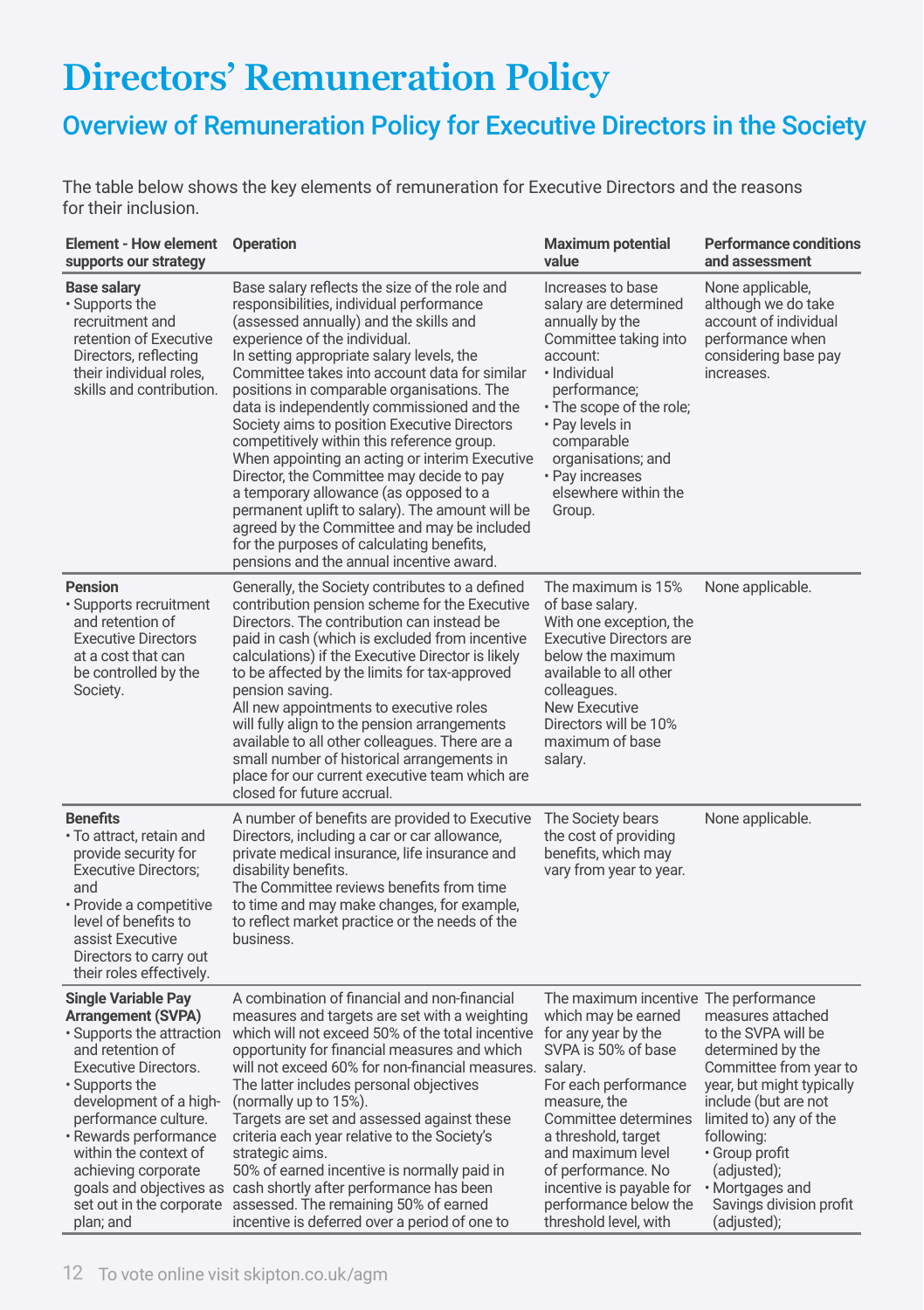| Element - How element                                                                                                                                                                                                 | <b>Operation</b>                                                                                                                                                                                                                                                                                                                                                                                                                                                                                                                                                                                                                                                                                                                                                                                                                                                                                                                                                                                                                                                                                                                                                                                                                                                                                                                                                                                                                                                                                                                                                                                                                                                                                                         | <b>Maximum potential</b>                                                                                                                                                 | <b>Performance conditions</b>                                                                                                                                                                                                                                                                                                                                                                                                                                                                                                      |
|-----------------------------------------------------------------------------------------------------------------------------------------------------------------------------------------------------------------------|--------------------------------------------------------------------------------------------------------------------------------------------------------------------------------------------------------------------------------------------------------------------------------------------------------------------------------------------------------------------------------------------------------------------------------------------------------------------------------------------------------------------------------------------------------------------------------------------------------------------------------------------------------------------------------------------------------------------------------------------------------------------------------------------------------------------------------------------------------------------------------------------------------------------------------------------------------------------------------------------------------------------------------------------------------------------------------------------------------------------------------------------------------------------------------------------------------------------------------------------------------------------------------------------------------------------------------------------------------------------------------------------------------------------------------------------------------------------------------------------------------------------------------------------------------------------------------------------------------------------------------------------------------------------------------------------------------------------------|--------------------------------------------------------------------------------------------------------------------------------------------------------------------------|------------------------------------------------------------------------------------------------------------------------------------------------------------------------------------------------------------------------------------------------------------------------------------------------------------------------------------------------------------------------------------------------------------------------------------------------------------------------------------------------------------------------------------|
| supports our strategy                                                                                                                                                                                                 |                                                                                                                                                                                                                                                                                                                                                                                                                                                                                                                                                                                                                                                                                                                                                                                                                                                                                                                                                                                                                                                                                                                                                                                                                                                                                                                                                                                                                                                                                                                                                                                                                                                                                                                          | value                                                                                                                                                                    | and assessment                                                                                                                                                                                                                                                                                                                                                                                                                                                                                                                     |
| <b>Single Variable Pay</b><br><b>Arrangement (SVPA)</b><br>(continued)<br>• Encourages the<br>right behaviours in<br>respect of sustainable<br>performance<br>that supports the<br>achievement of<br>strategic goals. | five years, or four to seven years if required by<br>regulation, and is normally paid in cash subject<br>to performance adjustment.<br>Current regulations also require that for those<br>who are an Executive Director or whose<br>variable remuneration exceeds £500,000, 60%<br>of the SVPA will be deferred and 50% of the<br>initial up-front award will be delivered in the<br>form of an 'instrument' which will be subject to<br>a further holding period (currently 12 months).<br>The instrument will be subject to a write down if<br>the CET 1 ratio falls below a prescribed level.<br>An element of the performance assessment<br>will be made over a period of more than one<br>financial year to meet regulatory requirements<br>and to maintain a longer-term perspective<br>in the scheme. This will be achieved by<br>the Remuneration Committee making a<br>sustainability assessment one year after<br>the award of the incentive. Up to 25% of the<br>incentive originally awarded can be reduced or<br>cancelled as a result of this assessment.<br>The percentage of deferred incentive, the<br>deferral period (one to five years or four to<br>seven years) and the payment instrument<br>may be amended in response to changes in<br>regulation.<br>The Committee may reduce or withdraw the<br>payment of a deferred amount in certain<br>circumstances and has the power to reduce,<br>cancel or recover payments under the SVPA<br>if it believes there are circumstances where<br>the payments are not appropriate, for example<br>due to failure to maintain certain capital levels,<br>evidence of systemic conduct risk, or evidence<br>of significant control failures or weaknesses. | varying levels of pay-<br>out for performance<br>between threshold and<br>maximum. On-target<br>performance generally<br>attracts an incentive of<br>60% of the maximum. | · Efficiency measures;<br>• Customers (growth<br>and satisfaction);<br>· Risk and governance;<br>· People;<br>· Personal objectives<br>(includes an<br>element for strategy<br>development and<br>implementation).<br>Performance against<br>the measures is<br>reviewed and approved<br>by the Remuneration<br>Committee.<br>The weightings<br>attached to the types<br>of measure and the<br>individual weightings<br>attached to each<br>individual measure may<br>vary from year to year<br>as determined by the<br>Committee. |

#### **Notes to the table**

#### **Performance measures**

The performance conditions attached to the SVPA scheme have been selected as they support the sustainable success of the Society. The Committee believes that the use of a range of financial and non-financial measures provides a balanced assessment of the overall performance of the Society.

The Committee considers the targets attached to the SVPA to be commercially sensitive and will not therefore disclose these at the beginning of the financial years to which they relate. The Committee will, however, disclose the weightings that will be attached to each SVPA performance measure at the beginning of the relevant financial year.

A summary of performance against the targets will be disclosed following the end of the relevant financial year. In setting the target and maximum payments, the Committee considers both the market position and the risk appetite of the Society and sets these levels accordingly. The weightings for 2022 are outlined in the 'Statement of implementation of Remuneration Policy in 2022' section of this report.

#### **Remuneration for other employees**

All employees of the Society receive a base salary and benefits consistent with market practice and are eligible to participate in the Society's pension plan and in the incentive arrangements relevant to their role.

Members of the Executive Committee and other selected senior managers may be eligible to participate in the SVPA on the same terms as the Executive Directors, subject to the discretion of the Group Chief Executive and the Committee. The award size for these individuals may be lower than for the Executive Directors.

A variable pay arrangement for all employees (excluding those in the SVPA) is in place, so that everyone employed by the Society will have the opportunity to share in the Society's success. The key measures for the scheme are aligned with those that apply for senior management.

#### **Committee's discretion in relation to the SVPA**

As noted above, the Committee has the discretion to reduce, defer or recover payments under the SVPA in accordance with the Society's Policy on Malus and Clawback. Malus refers to the reduction or withdrawal of deferred awards and clawback is the repayment of amounts already paid. The Committee also has the discretion to cease or amend the operation of either arrangement where this is necessary to ensure the arrangements continue to meet the Committee's overriding remuneration principles and risk criteria. This might include, for example, amending the deferral arrangements to comply with changing regulation.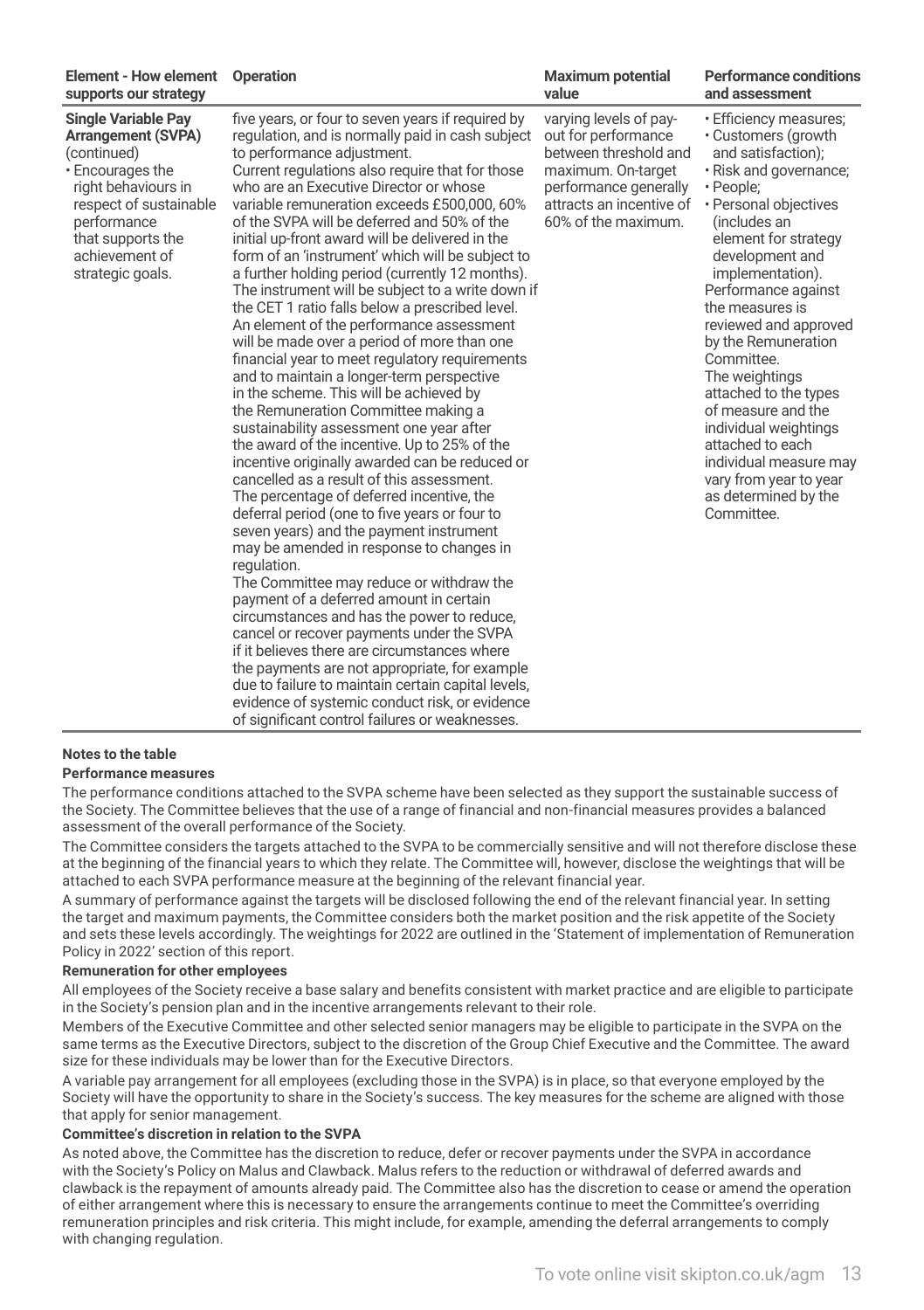Each element of remuneration is defined in the table below

| <b>Element</b>       | Approach to determination                                               |
|----------------------|-------------------------------------------------------------------------|
| Base Salary          | Base Salary reviewed annually                                           |
| Pension and benefits | Pension contributions or pensions allowance plus taxable benefits       |
| Incentive            | Single Variable Pay Arrangement at on-target and maximum payment levels |

### Policy on remuneration of Non-Executive Directors

The table below sets out the elements of Non-Executive Directors' remuneration and the policy on how each element is determined.

| <b>Element</b>  | Approach to determination                                                                                                                                                                                                                         |
|-----------------|---------------------------------------------------------------------------------------------------------------------------------------------------------------------------------------------------------------------------------------------------|
| Base fees       | Reviewed annually based on time commitment and responsibility required for<br>Board and Board committee meetings.<br>Review considers fees paid by comparable financial services organisations.                                                   |
| Additional fees | Additional fees are payable for additional responsibilities such as committee<br>chairing or other duties.                                                                                                                                        |
| Other items     | Non-Executive Directors are not eligible to participate in any form of<br>performance pay plans and do not receive pensions or other benefits. Travel<br>and subsistence expenses, including between home and Skipton offices, are<br>reimbursed. |

The Remuneration Committee determines the Chair's fee while the fees of the other Non-Executive Directors are determined by the Non-Executive Remuneration Committee and approved by the Board.

### Approach to recruitment remuneration

Overall, the Committee aims to recruit Executive Directors using remuneration packages that are market-competitive and as consistent as possible with the existing remuneration structure. In doing so, the Committee seeks to pay no more than necessary to attract talented individuals to join the Society. Newly recruited Executive Directors are eligible to receive the same remuneration elements as existing Executive Directors, as set out in the policy table above, namely:

- Base salary set at an appropriate level taking into account the experience and quality of the candidate;
- Pension and benefits in line with our standard policy; and
- Single Variable Pay Arrangement in line with our standard policy.

The Committee does not expect to make additional recruitment arrangements (such as signing on bonuses) as standard practice but may (subject to regulation), from time to time, be required to do so in order to secure the appointment of the right candidate.

In addition to ongoing remuneration arrangements, the Society may, where necessary, make replacement awards to 'buy-out' any remuneration awards or opportunities that an incoming Executive Director has forfeited in order to join the Society. Where this is necessary, the Committee will ensure that the overall value does not exceed the value of remuneration being given up and will take into account regulatory requirements, performance conditions and timing of payments.

The Remuneration Committee may, where necessary, agree to the payment of relocation allowances and meet similar costs for new Executive Directors. The Committee will act to ensure that any such allowances and payments are not excessive.

Newly appointed Non-Executive Directors will receive fees in line with the policy outlined above.

### Directors' service contracts and notice periods

The Executive Directors are employed on rolling service contracts which can be terminated by either the Society or the Director giving one year's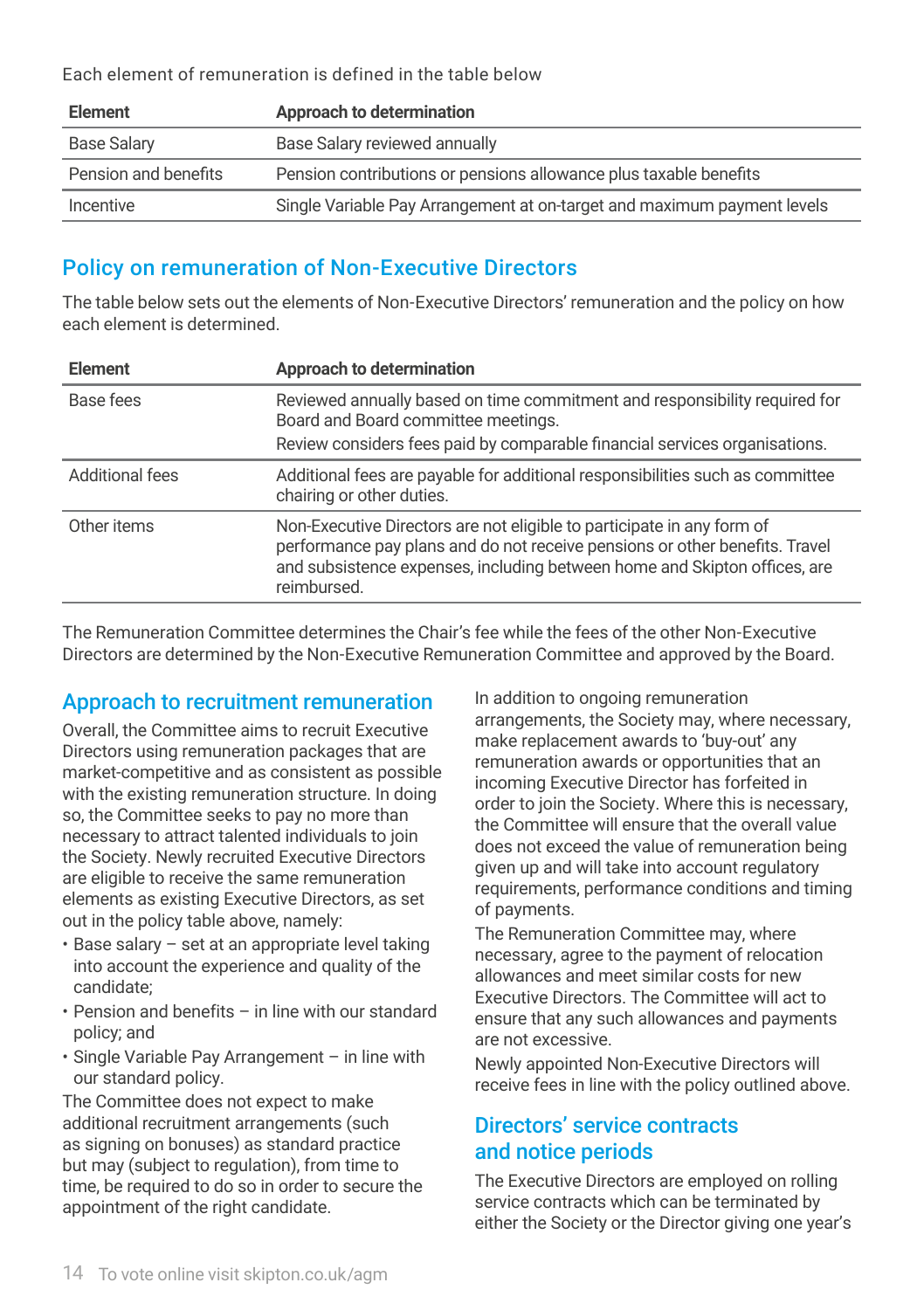notice. The Group Chief Executive's employment will terminate at the Society's 2022 AGM in April. For the other Executive Directors, unless notice to terminate is given by either party, the contracts continue automatically. Non-Executive Directors do not have service contracts.

### Policy on termination payments

The Committee's overarching aim is to treat departing Executive Directors fairly, taking into account the circumstances of their departure, but always taking care to ensure that the interests of members are considered and that there are no rewards for failure.

Executive Directors are entitled to be paid their base salary and contractual benefits (including pension contributions) during the notice period. The Society has the discretion to pay these as a lump sum benefit in lieu of notice. The Committee has the discretion to make further payments that it deems reasonable in the circumstances, for example including payment relating to loss of statutory rights, professional advice, and any accrued but untaken leave.

The Rules of the SVPA scheme set out the treatment of awards for individuals who cease to be an employee or Director of the Society.

In the following circumstances an individual will be eligible for a payment under the SVPA scheme:

- Normal retirement
- Death
- Injury or disability; or
- Any other circumstances which the Committee may in its discretion determine.

In exercising discretion on eligibility for payment of annual or deferred amounts, the Committee will consider the circumstances surrounding the departure.

For the SVPA, the Society will continue to pay any payment due in respect of a completed performance year. Deferred awards for completed performance periods and for part completed performance periods will be paid on the due date, except in the event of death, when the Committee may exercise its discretion and pay the deferred amount due immediately.

Eligible leavers (as set out above) will be considered for a bonus in respect of a partially completed performance year. Such an award would be pro-rated to take account of the service completed during the year. The award would be paid at the usual time, after the end of the performance year, taking account of the

outcome of any performance conditions. Any deferred element of the SVPA scheme for eligible leavers will continue to be paid on the usual payment dates.

### Consideration of remuneration for individuals elsewhere in the Society

The Committee is responsible for setting the remuneration of the Executive Directors and approves the policy for senior managers who have a material impact on the Society's risk profile (Material Risk Takers). In addition, the Committee reviews recommendations from the Group Chief Executive for approval of the remuneration for other key executives.

The Committee does not currently consult employees on remuneration policy for Directors but it does take into consideration remuneration arrangements for the wider population in the Society when determining executive remuneration. As part of adopting, on a voluntary basis, the FRC Corporate Governance Code for listed companies,

the Society has designated, since January 2019, a Non-Executive Director with a particular focus on engagement with employees as a further step to ensure that their views are reflected in Board discussions and decision making.

### Consideration of member views

The Committee has, for a number of years, invited members to vote (on an advisory basis) on the Remuneration Policy and annual Remuneration Report and takes member feedback into account when determining policy and outcomes.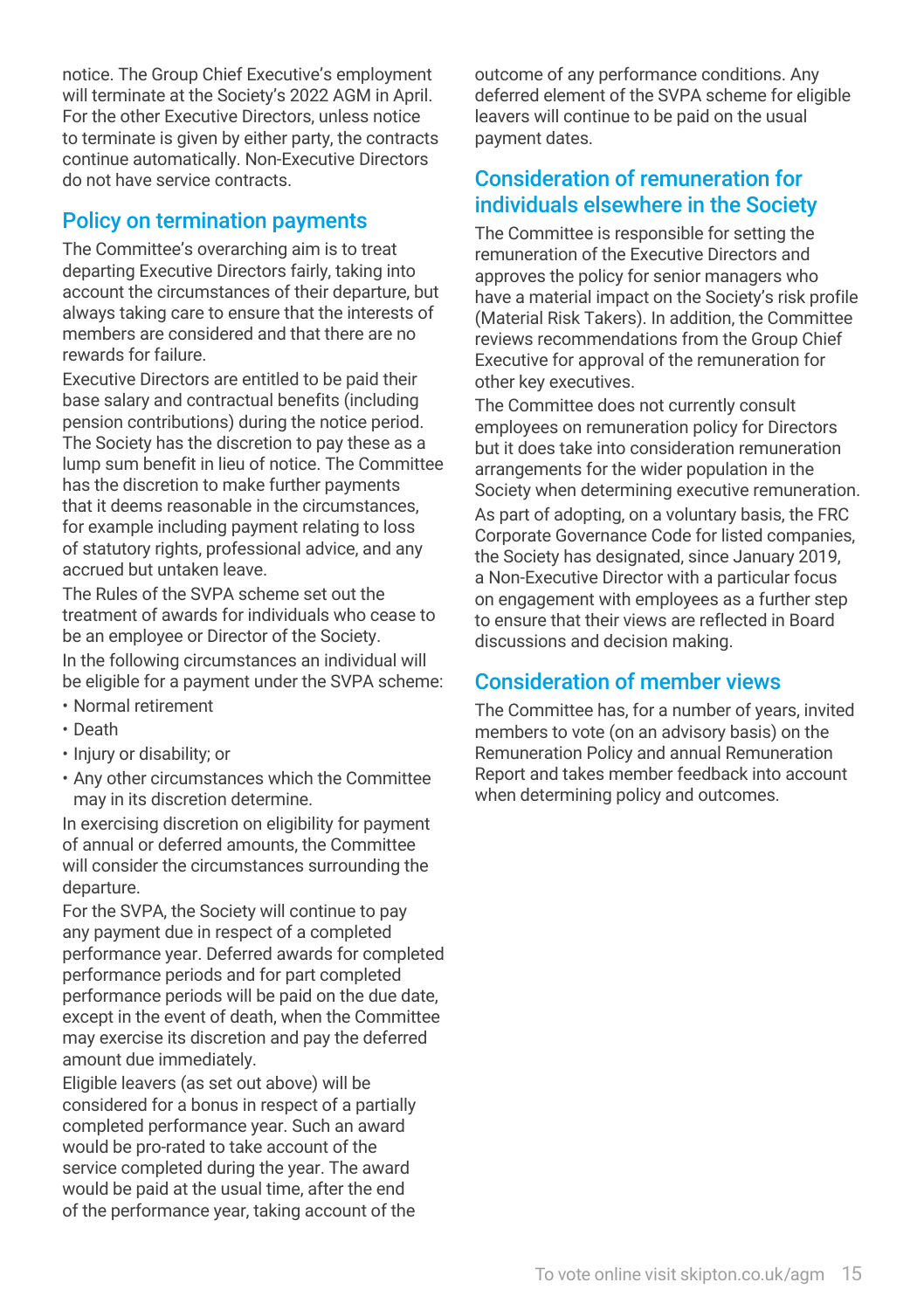# **Annual Report on Remuneration in 2021**

### Executive Directors' Remuneration

The total remuneration for Executive Directors in 2021 and 2020 is set out in the tables below:

| 2021                                                                   | <b>David</b> | <b>Andrew</b>    | lan              | <b>Bobby</b>   | <b>Total</b> |
|------------------------------------------------------------------------|--------------|------------------|------------------|----------------|--------------|
| <b>Audited</b>                                                         | Cutter       | <b>Bottomley</b> | <b>Cornelius</b> | <b>Ndawula</b> |              |
|                                                                        | £000         | £000             | £000             | £000           | £000         |
| Salary                                                                 | 599          | 310              | 325              | 356            | 1,590        |
| Benefits $(1)$                                                         | 15           | 12               | 12               | 12             | 51           |
| Pension $(2)$                                                          | 73           | 47               | 32               | 36             | 188          |
| <b>Total fixed remuneration</b>                                        | 687          | 369              | 369              | 404            | 1,829        |
| 2021 annual performance award (SVPA) <sup>(3)</sup>                    | 622          | 133              | 141              | 155            | 1,051        |
| Total remuneration in respect of<br>performance periods ending in 2021 | 1,309        | 502              | 510              | 559            | 2,880        |
|                                                                        |              |                  |                  |                |              |
| 2020                                                                   | David        | Andrew           | lan              | Bobby          |              |
| Audited                                                                | Cutter       | <b>Bottomley</b> | Cornelius        | Ndawula        | Total        |
|                                                                        | £000         | £000             | £000             | £000           | £000         |
| Salary                                                                 | 526          | 303              | 309              | 337            | 1,475        |
| <b>Benefits</b>                                                        | 15           | 12               | 12               | 12             | 51           |
| Pension                                                                | 105          | 46               | 31               | 34             | 216          |
| Total fixed remuneration                                               | 646          | 361              | 352              | 383            | 1,742        |
| 2020 annual performance award (SVPA)                                   |              |                  |                  |                |              |
| Total remuneration in respect<br>of performance periods ending in 2020 | 646          | 361              | 352              | 383            | 1,742        |

Notes

1. Benefits comprise the provision of a car or car allowance and private medical insurance contributions.

2. David Cutter's 2021 pension figure includes the additional value earned in the defined benefit scheme during 2021 and a nonconsolidated allowance paid in lieu of contributions. For the other Executive Directors, the figure relates to contributions to the defined contribution pension scheme and/or a non-consolidated cash allowance

3. The SVPA award is subject to the deferral arrangements. No bonus payments were made in respect of 2020 in light of the COVID-19 pandemic.

In 2021, no payments were made to past Directors or for loss of office.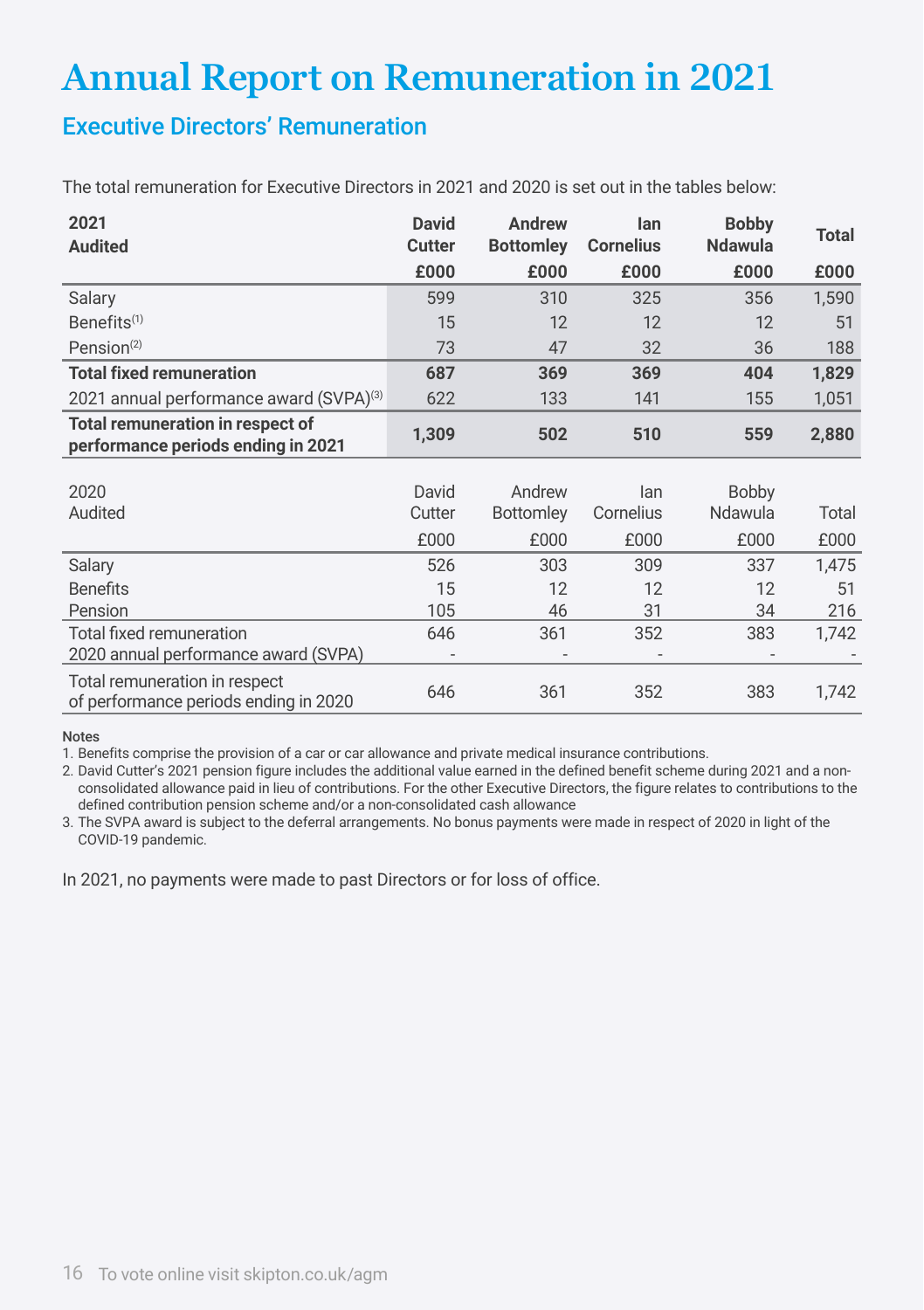### Risk considerations

In order to ensure that rewards are based on sustainable performance, set in a multi-year period, the Remuneration Committee conducts a 'sustainable performance assessment' for senior schemes (SVPA and Senior Leaders), one year after the original performance year. The review also considers feedback from the Board Risk and Board Audit Committees provided as part of the annual risk assessment process. The sustainability review conducted in February 2022 for the 2020 SVPA and Senior Leaders schemes demonstrated that 2020 performance levels had been maintained in 2021. Whilst no payments were made from the SVPA scheme for 2020, consideration was given for the Senior Leaders schemes and the Committee concluded that no adjustment to the 2020 award was required.

The Society has a Risk Adjustment Policy which sets out its approach to ex-ante and post risk adjustment, malus and clawback. Where the Remuneration Committee determines that risk adjustment is required, payments due from the scheme and deferred payments (if applicable) may be postponed, reduced or cancelled for some, or all, participants. In certain circumstances, the business may need to apply clawback arrangements and require repayment of an appropriate amount of variable pay relating to the event which has occurred.

The Remuneration Committee, after consultation with the Board Audit and Risk Committees and consideration of performance against risk appetites, did not make any risk adjustment for 2021.

### How does executive remuneration for 2021 align with the wider workforce?

|                                    | <b>Salary</b><br>Average pay increase | <b>Bonus</b><br>Average award |
|------------------------------------|---------------------------------------|-------------------------------|
| Group Chief Executive (1)          | 17.0%                                 | 100%                          |
| Executive Directors <sup>(2)</sup> | 3.9%                                  | 42.9%                         |
| Other Executive Committee members  | 2.4%                                  | 41.9%                         |
| Senior leaders                     | 1.9%                                  | 20.8%                         |
| All other colleagues               | 2.6%                                  | 10.3%                         |

#### Note

1. David Cutter's 17% increase reflected his increased accountability and responsibility for the enlarged Group. The increase was effective 1 April 2021.

2. The salary increase figure for Executive Directors includes an element to address the size and complexity of their Group role.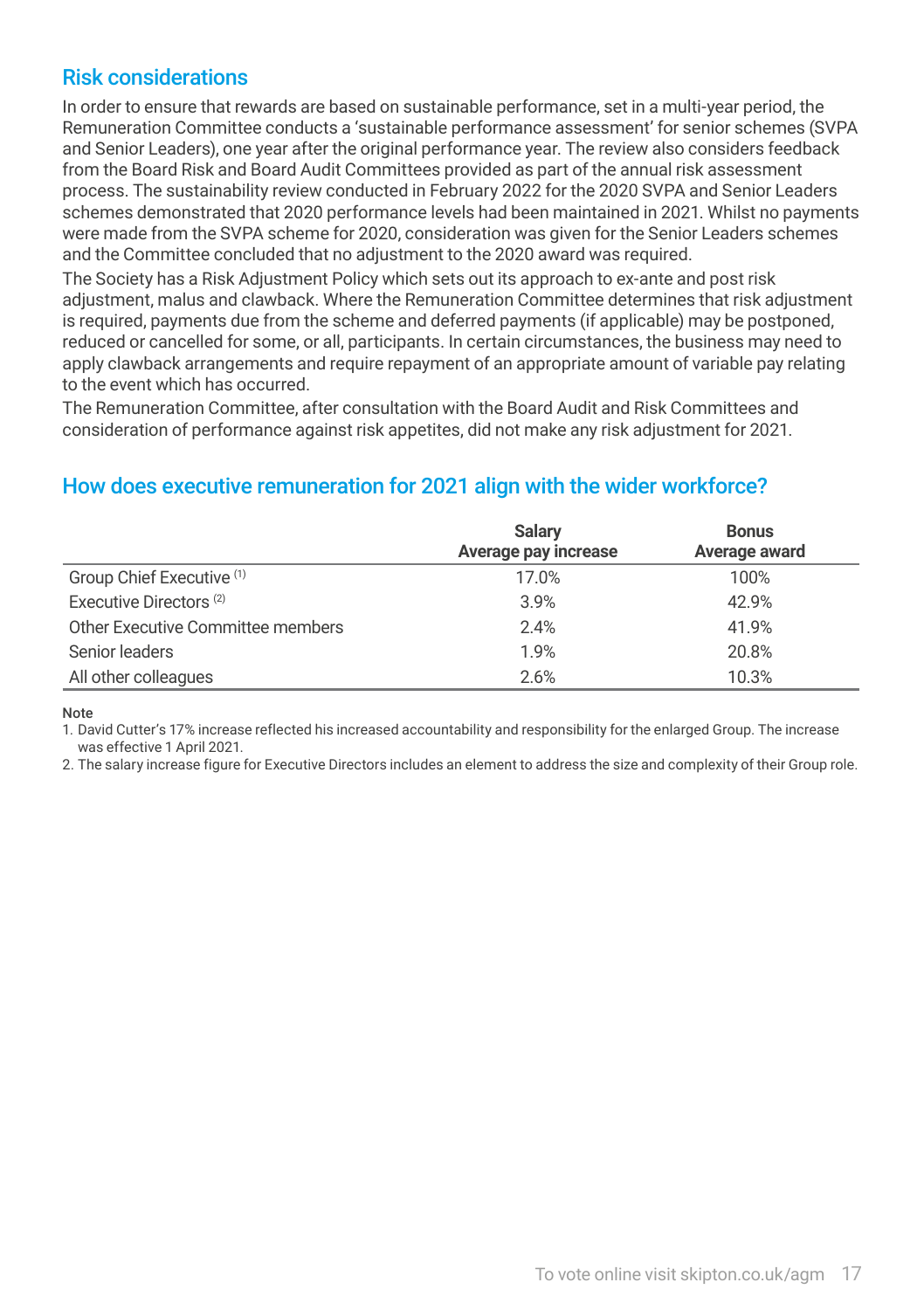### Non-Executive Directors' remuneration

Non-Executive Directors' fees (excluding those of the Chair) are reviewed annually by the Non-Executive Directors' Remuneration Committee, in line with the policy outlined earlier in the report. The Non-Executive Directors' Remuneration Committee makes recommendations concerning Non-Executive Directors' remuneration to the Board.

The Committee reviewed the fees paid to the Chair of Skipton Building Society. Robert East, who will remain in tenure until the AGM in 2022 received an increase to £190,000 (£165,000 in 2020) effective 1 April 2021. This was awarded to recognise the growth in the SBS Group and the fact that the Chair fee sat low against all benchmarks. To ensure that Skipton can attract and retain a high performing Chair for our Board and to pay a fee that reflects a fair benchmark against peers and comparator groups a fee of £205,000 was approved for the incoming Chair in 2022.

Following benchmarking in 2021 the following increases were applied, effective 1 April 2021:

|                                                                   | 2021   | 2020   |
|-------------------------------------------------------------------|--------|--------|
|                                                                   |        |        |
| Non-Executive Directors                                           | 54.700 | 52.100 |
| Audit Committee, Risk Committee and Remuneration Committee Chairs | 15.300 | 14.600 |
| Deputy Chair                                                      | 7.200  | 6.200  |
| <b>Connells Non-Executive Director</b>                            | 35,000 | 34.700 |

| Audited                  |             | 2021        |                         |                           |      | 2020                     |                                           |                           |       |
|--------------------------|-------------|-------------|-------------------------|---------------------------|------|--------------------------|-------------------------------------------|---------------------------|-------|
|                          |             | <b>Fees</b> | Committee<br>chair fees | Taxable<br>benefits $(1)$ |      |                          | <b>Total</b> Fees Committee<br>chair fees | Taxable<br>Benefits $(1)$ | Total |
|                          | <b>Note</b> | £000        | £000                    | £000                      | £000 | £000                     | £000                                      | £000                      | £000  |
| Robert East (Chair)      |             | 184         |                         | 1                         | 185  | 165                      |                                           |                           | 166   |
| Mark Lund (Deputy Chair) | 2           | 90          |                         | $\overline{\phantom{a}}$  | 90   | 58                       |                                           |                           | 59    |
| Amanda Burton            | 3           | 95          | -                       | $\overline{\phantom{a}}$  | 95   | 78                       |                                           |                           | 78    |
| <b>Richard Coates</b>    | 4           | 54          | 15                      | -                         | 69   | 52                       | 15                                        |                           | 67    |
| Denise Cockrem           | 5           | 13          | -                       | $\overline{\phantom{a}}$  | 13   | 49                       |                                           |                           | 49    |
| Denis Hall               | 6           | 54          | 15                      | 1                         | 70   | 52                       | 15                                        |                           | 68    |
| Heather Jackson          |             | 54          |                         |                           | 54   | 52                       |                                           |                           | 52    |
| <b>Philip Moore</b>      | 7           | 54          | -                       | $\overline{\phantom{a}}$  | 54   | $\overline{\phantom{a}}$ |                                           |                           |       |
| <b>Helen Stevenson</b>   | 8           | 54          | 15                      | $\overline{\phantom{a}}$  | 69   | 52                       | 15                                        |                           | 68    |
|                          |             | 652         | 45                      | $\overline{2}$            | 699  | 558                      | 45                                        | 4                         | 607   |

#### Notes

1. The taxable benefits shown in the table above relate to the reimbursement of travel and subsistence expenses between home and Skipton head office (and for Amanda Burton and Mark Lund, who are also Non-Executive Director of Connells, Connells' head office), including for attendance at Board and Committee meetings.

2. Mark Lund became a Non-Executive Director of Connells Limited effective from 1 March 2021, for which he receives an annual fee of £35,000 included pro-rata in the table above.

3. Amanda Burton is also a Non–Executive Director of Connells Limited for which she receives an annual fee of £35,000 (to 1 March 2021: £34,700), included pro-rata in the table above. From 1 March 2021 to 30 November 2021, Amanda was also appointed as Chair of the Connells Remuneration Committee for which she received an annual fee of £7,600, which is also included pro-rata in the table above.

4. Denise Cockrem retired from the Board on 26 April 2021.

5. Richard Coates is Chair of the Audit Committee.

6. Denis Hall is Chair of the Board Risk Committee.

7. Philip Moore was appointed to the Board as a Non-Executive Director effective from 1 February 2021.

8. Helen Stevenson is the Chair of the Remuneration Committee.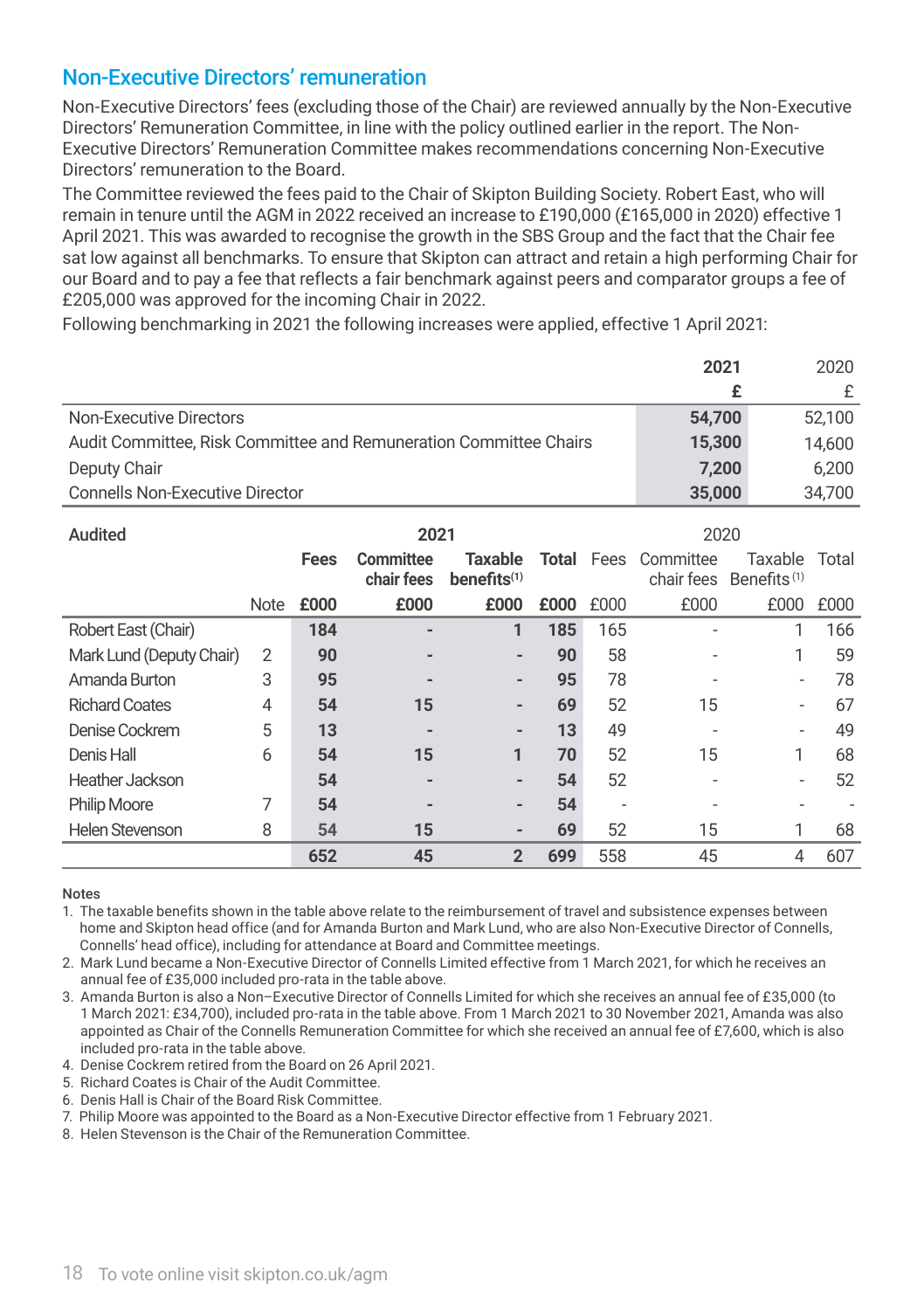### Statement of implementation of Remuneration Policy in 2022

The SVPA scheme has been reviewed for 2022 and some changes have been made to simplify the design and to align, where appropriate, to the other Senior and All Colleague annual incentive schemes. The SVPA is designed as a discretionary variable incentive scheme and supports the attraction and retention of high-quality employees and the development of a high-performance culture. Participation in the scheme relating to any financial year shall be at the discretion of the Remuneration Committee.

The 2022 SVPA will have five groups of measures; Financial; Customer Growth; ESG; strategic team objectives; and personal objectives. The weighting differential shown is to recognise the responsibilities the Group Chief Executive holds for the Skipton Group of Companies. The measures and weightings for 2022 are set out in the table below:

| <b>Measure</b>                          | <b>Group Chief Executive</b><br>Weighting | <b>Weighting (excluding</b><br><b>Group Chief Executive)</b> |  |
|-----------------------------------------|-------------------------------------------|--------------------------------------------------------------|--|
| Financials (42% Weighting)              |                                           |                                                              |  |
| Group PBT                               | 32%                                       | 12%                                                          |  |
| Mortgages and Savings division PBT      |                                           | 20%                                                          |  |
| Mortgages and Savings cost income ratio | 10%                                       | 10%                                                          |  |
| <b>Customer Growth (20% Weighting)</b>  |                                           |                                                              |  |
| Mortgage year end balances              | 5%                                        | 5%                                                           |  |
| Savings year end balances               | 5%                                        | 5%                                                           |  |
| Financial Advice direct income          | 5%                                        | 5%                                                           |  |
| Net customer satisfaction               | 5%                                        | 5%                                                           |  |
| ESG (10% Weighting)                     |                                           |                                                              |  |
| Colleague engagement                    | 5%                                        | 5%                                                           |  |
| Women in Finance Charter                | 2%                                        | 2%                                                           |  |
| Environmental measure                   | 3%                                        | 3%                                                           |  |
| <b>Strategic team objectives</b>        | 14%                                       | 14%                                                          |  |
| <b>Personal objectives</b>              | 14%                                       | 14%                                                          |  |